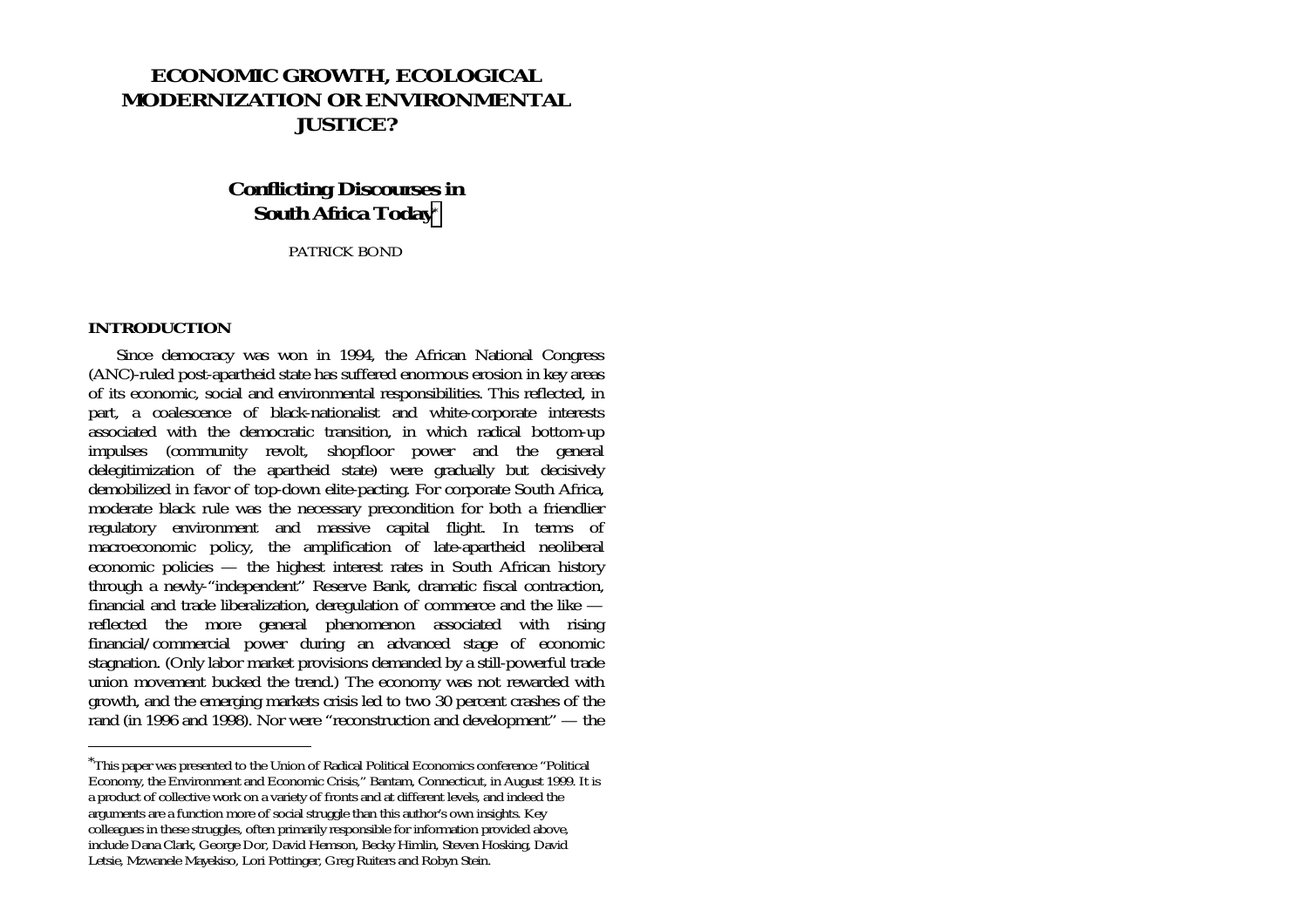#### **Economic Growth, Ecological Modernization or Environmental Justice?**

1

intended corollaries of the state and society's deracialization — particularly successful.  $1$ 

In this context, high hopes for a tough environmental policy, and for the relevant government departments taking on board environmentalist values and strategies, also quickly faded. In this article, three illustrative studies help to reveal how the ANC government has dealt with its disastrous environmental inheritance via high-profile infrastructure programs and projects. In particular, they allow us to consider some of the more obvious sites of conflicting interests and argumentation.<sup>2</sup> We briefly consider competing analyses associated with ongoing development projects that are emblematic partly because of political debate associated with each, and partly because each has enormous ecological implications:

> firstly, how levels and financing systems of basic-needs infrastructure (typically for new housing projects and *in situ* shacksettlement upgrades, mainly oriented to water/sanitation and electricity) were chosen by the Departments of Constitutional Development and Water Affairs and Forestry from 1995-97, with an instrumentalist regard for ecological inequalities;

> secondly, at the local level, how choices over allocating natural resources between basic-needs infrastructure and large-scale economic infrastructure (namely, a proposed zinc smelter plus Industrial Development Zone in the country's fourth-largest city) reflect both low environmental priorities and the economic balance of forces; and

> thirdly, how a 1998 decision to speed up the cross-catchment transfer of water from Lesotho to the Johannesburg region will

<sup>1</sup>For a sample of recent books that document the transition from a critical perspective, see P. Bond, *Elite Transition: From Apartheid to Neoliberalism in South Africa* (London: Pluto Press, 2000); H. Marais, *South Africa: The Political Economy of Transformation* (London: Zed, 1998); M. Mayekiso, *Township Politics: Civic Struggles for a New South Africa* (New York: Monthly Review, 1996); and M. Murray, *Revolution Deferred* (London: Verso, 1994).

<sup>2</sup>Such "discourses" are explained in D. Harvey, *Justice, Nature and the Geography of Difference* (Oxford: Basil Blackwell, 1996), Chapter 13; and in relation to South African environmental legislation, in P. Bond and R. Stein, "Competing Discourses of Environmental and Water Management in Post-Apartheid South Africa," in W. Wehrmeyer and Y. Mulugetta, eds., *Growing Pains: Environmental Management in Developing Countries* (London: Greenleaf Publications, 1999).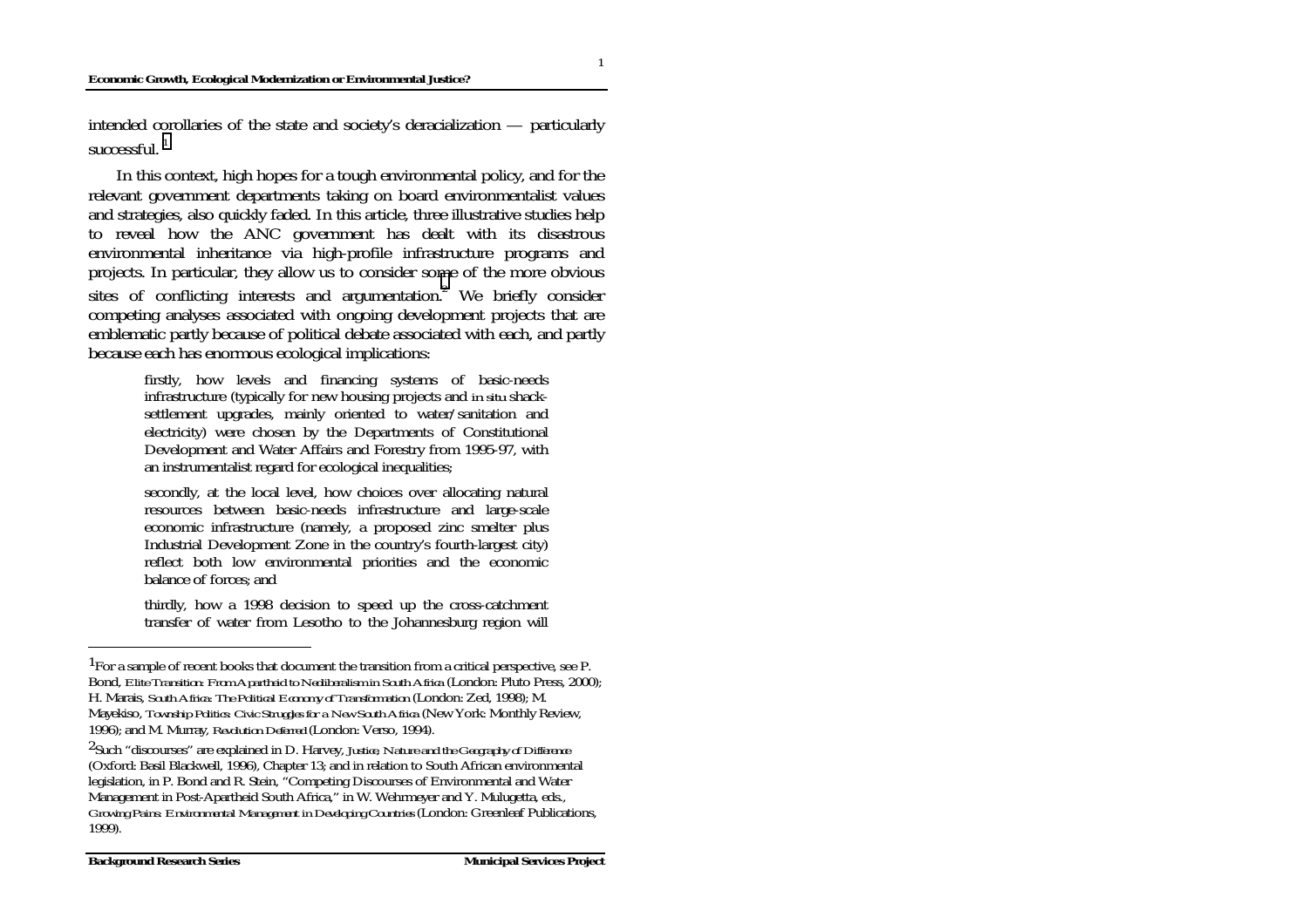likely play itself out with respect to environmental concerns and urban water/sanitation services.

Throughout, we find an interplay of three different ecological perspectives. The first discourse is an "orthodox economic" concern with maximizing Gross Domestic Product, showing only passing attention to associated environmental problems. The orthodox economic approach is expressed well, if in a caricatured form, in the infamous 1991 memo signed by the then-chief economist of the World Bank (and more recently, leading US Treasury official and global economic crisis manager), Lawrence Summers: "I think the economic logic behind dumping a load of toxic waste in the lowest-wage country is impeccable and we should face up to that." Rather than "internalize the externalities" associated with pollution or ecological damage, the ready solution is to try to simply displace these to somewhere political power is negligible and the immediate environmental implications are less visible, in the name of overall economic growth. After all, Summers continued, inhabitants of low-income countries typically die before the age at which they would begin suffering prostate cancer.<sup>3</sup> Versions of this discourse include the Wise Use movement and other arguments that place private property relations first and foremost in the ordering of society.

A second discourse offers a longer-term, somewhat more comprehensive (if thoroughly technicist) accounting of environmental processes within society. The argument on behalf of "sustainable development," drawing from Brundtland Commission ideology and endorsed by high-profile capitalist politicians like Margaret Thatcher and Al Gore, has been termed "ecological modernization." Externalities such as pollution should, in the classical example, be brought into the marketplace in such a manner as to assure that these costs are adequately accounted for in "polluter-pays" profit-loss calculations. However, prevention is preferable. State regulation and even outright controls on environmentally damaging activity are willingly recognized as potentially beneficial within this school of thought, and the rights of future generations are also factored in.

The third discourse we can label "environmental justice," for it sites the issues of ecological damage within a socio-political context first and foremost, and poses firm moral and distributional questions about that context

<sup>3</sup>Cited in the *Economist*, February 8, 1992.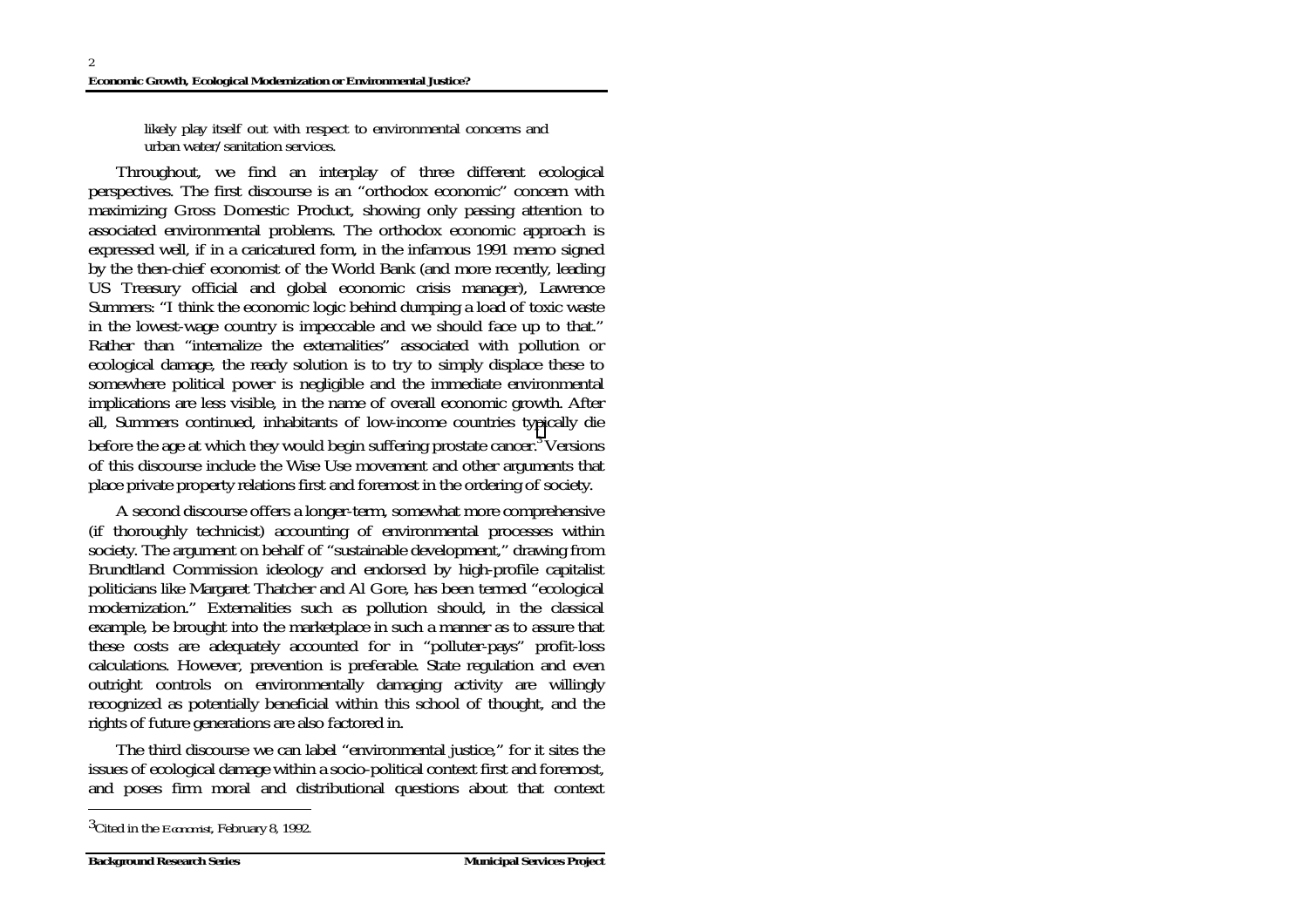#### **Economic Growth, Ecological Modernization or Environmental Justice?**

(sometimes resorting to cultural defenses and symbolic critique). At one level, this rights-based discourse is grounded in values so well recognized that they were included in the South African Constitution's Bill of Rights in 1996: "everyone has the right to an environment that is not harmful to their health or well-being... everyone has the right to have access to health care services, including reproductive health care; sufficient food and water; and social security..."

Tellingly, however, that Constitution also provided a caveat in mandating "reasonable legislative and other measures that prevent pollution and ecological degradation, promote conservation, and secure ecologically sustainable development and use of natural resources *while promoting justifiable economic and social development*" (emphasis added), quite consistent with ecological modernization. And, underlining the central orthodox economic precept, it went on immediately to specify that "No one may be deprived of property except in terms of law of general application, and no law may permit arbitrary deprivation of property." <sup>4</sup>

Hence democratic South Africa is, even in its founding document, beset by conflicting discourses, the ramifications of which will be tested in the Constitutional Court for decades to come. Overall, the sense of liberal capitalist democracy prevails, augmented by "second-generation" rights beyond simply freedom of speech, association and the like. These include citizens' rights to housing and water, ironically, but their realization is unlikely given the harsh reality of residual (and in some cases expanding) apartheid-era economic power relations, documented in these emblematic cases of environmental injustice and ongoing ecological destruction.

### **BASIC MUNICIPAL INFRASTRUCTURE AND SERVICES**

Decisions about municipal infrastructure and services provision to lowincome urban and rural South Africans — what kind, how much and at what price — offer not only a particular case of environmental management, but also help reflect more generally the economic ideology adopted by the South African government amidst competing socio-ecological discourses, and also

3

<sup>4</sup>Republic of South Africa, *The Constitution of the Republic of South Africa*, Act 108 of 1996, Cape Town, sections 24.a, 27.1, 24.b, 25.1, 1996.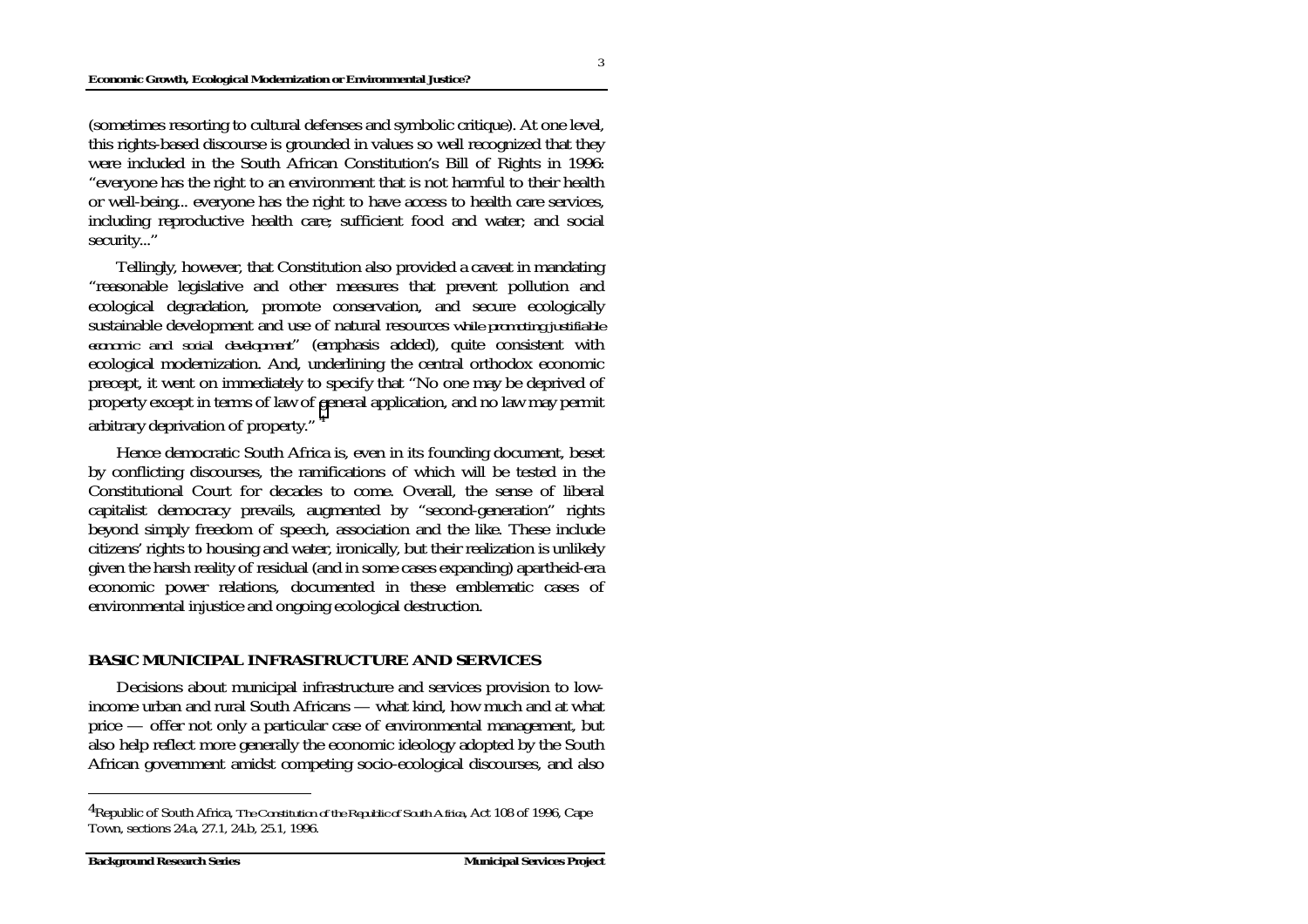the manner in which a policy debate emerged and was, at least temporarily, resolved. <sup>5</sup>

The *Municipal Infrastructure Investment Framework* (MIIF) describes the main infrastructure and services options planned by the central government for local government implementation. This framework, according to the Department of Constitutional Development's (DCD) "User-Friendly Guide" to MIIF, entailed "an economic modelling exercise to estimate services backlogs, assess the capital costs that are involved in removing these backlogs, and calculate the recurrent costs of operating and maintaining the services."<sup>6</sup> The orthodox economic perspective thus simply set the capital investment associated with various options against estimated available fiscal resources (with "public-private partnership" augmentation through privatization of some municipal functions). In the process, it correlated the amounts of services to be provided — whether a house/yard tap or communal tap; whether a flush toilet or pit latrine; whether a 60 amp electrical connection or none at all — to households' ability to pay. And it established prepaid metering systems or assured recourse to services cut-offs so as to diminish the incentive of consumers not to pay for what they received.

Such an orthodox economic perspective — with no consideration for ecological values, for the need to mitigate public health hazards, for potential economic spin-offs from expanded municipal services, for the importance of relatively high-standard service levels in achieving geographical desegregation, or for the gender equalization potential of better municipal services — was the core discourse adopted in the MIIF's predecessor, the (1995) *Urban Infrastructure Investment Framework* (UIIF). Based mainly upon direct World

<sup>5</sup>For more details on content, see P. Bond, "Basic Infrastructure for Socio-Economic Development, Ecological Sustainability and Geographical Desegregation: South Africa's Unmet Challenge," *Geoforum*, 30, 1, 1999a; P. Bond, *Cities of Gold, Townships of Coal: Essays on South Africa's New Urban Crisis* (Trenton: Africa World Press, Part Two, 1999b); and P. Bond, G. Dor and G. Ruiters, "Transformation in Infrastructure Policy, from Apartheid to Democracy: Mandates for Change, Continuities in Ideology, Frictions in Delivery," in M. Khosa and Y. Muthien, eds., *Infrastructure for Reconstruction in South Africa* (Pretoria, Human Sciences Research Council and London: Ashgate Press, 1999).

<sup>6</sup>Department of Constitutional Development, *Municipal Infrastructure Investment Framework*, Pretoria, 1997, p. 2.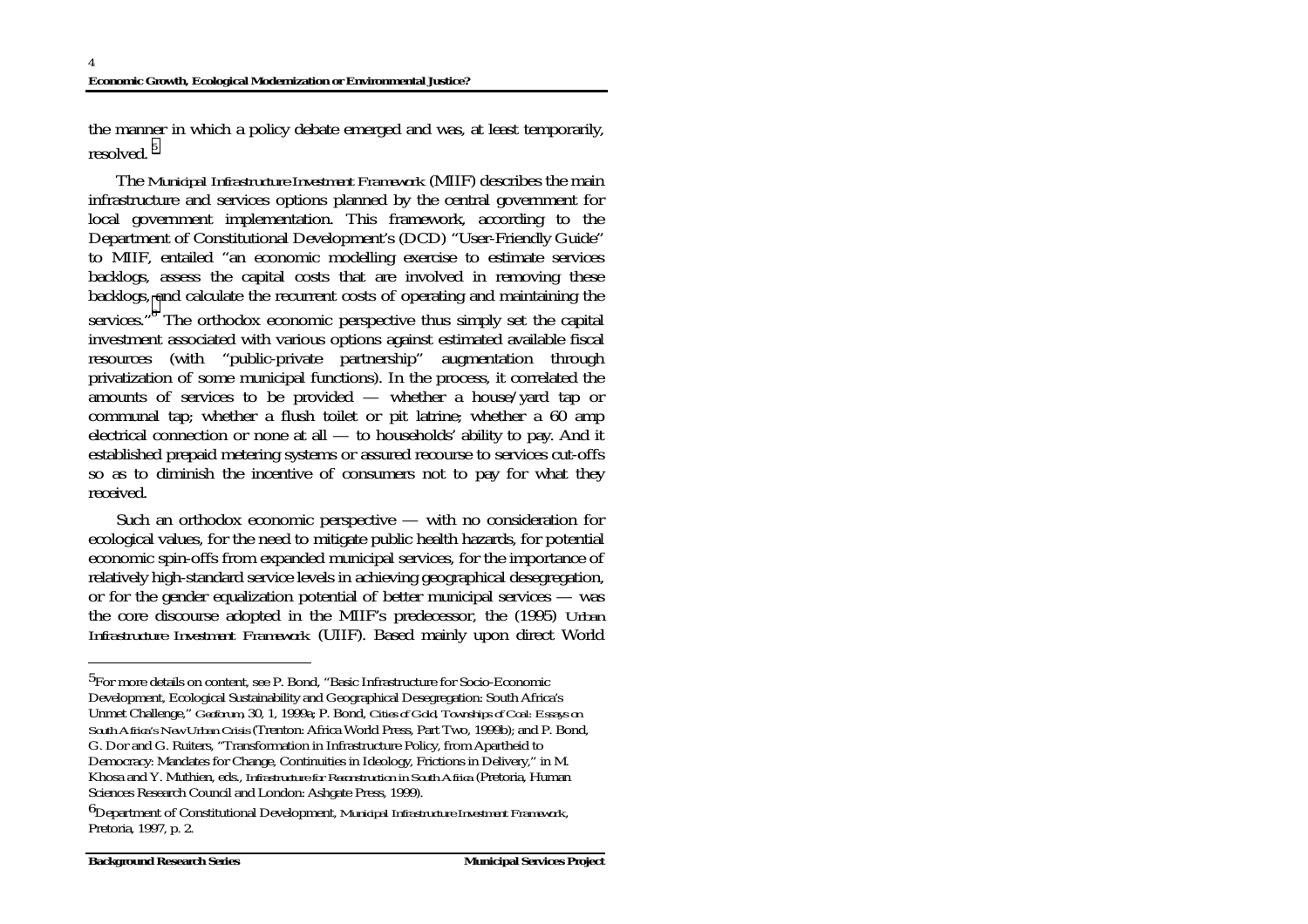#### **Economic Growth, Ecological Modernization or Environmental Justice?**

Bank policy advice and drafting, the UIIF entailed a variety of class, race, geographical and gender biases which cemented existing patterns of inequality through market mechanisms.

The inherited inequality was itself a formidable barrier to both growth (given domestic demand constraints) and socio-environmental justice. South Africa is the second most unequal large country in the world (after Brazil). The poorest 20 percent of the population earns only three percent of the national income, while the income share of the top 20 percent of the population exceeds 60 percent. The wealthiest 2.4 million South Africans account for over 40 percent of all consumption, while the poorest 21 million account for under 10 percent. The ratios for consumption of basic necessities such as water and energy are even more skewed. There is limited or nonexistent access to infrastructure, education, primary health care and socioeconomic opportunities for the majority of people (especially rural women). Only 38 percent of "African" households have access to electricity for cooking, heating or lighting (while nearly all "colored," "Indian," and "white" households have access to electricity). Only 27 percent of African households have running tap water inside their residences, only 34 percent have access to flush toilets, and only 37 percent have their refuse removed by a local authority.

In this context, the UIIF's overall orientation was towards the segregation of low-income (black) people in new, far-away slum settlements — typically located further from the cities than even the notorious townships, primarily so as to lower land acquisition costs — with very low levels of services (e.g., no electricity, communal taps, and mass pit latrines instead of water-born sanitation). The main constraints that the World Bank team established within the UIIF's discursive strategy included the limited overall fiscal resources available to South Africa for the purposes of subsidizing recurrent (not even capital) expenditure on municipal services; a costrecovery approach so that "operating and maintenance" (marginal) expenses would be covered in full by recipients; and low-income households<sup>3</sup> quite limited ability to pay (given South Africa's vast impoverished population). (Later, each of these three premises was criticized, but by starting out with narrow parameters, the Bank team came up with a predictably narrow set of services options.)

5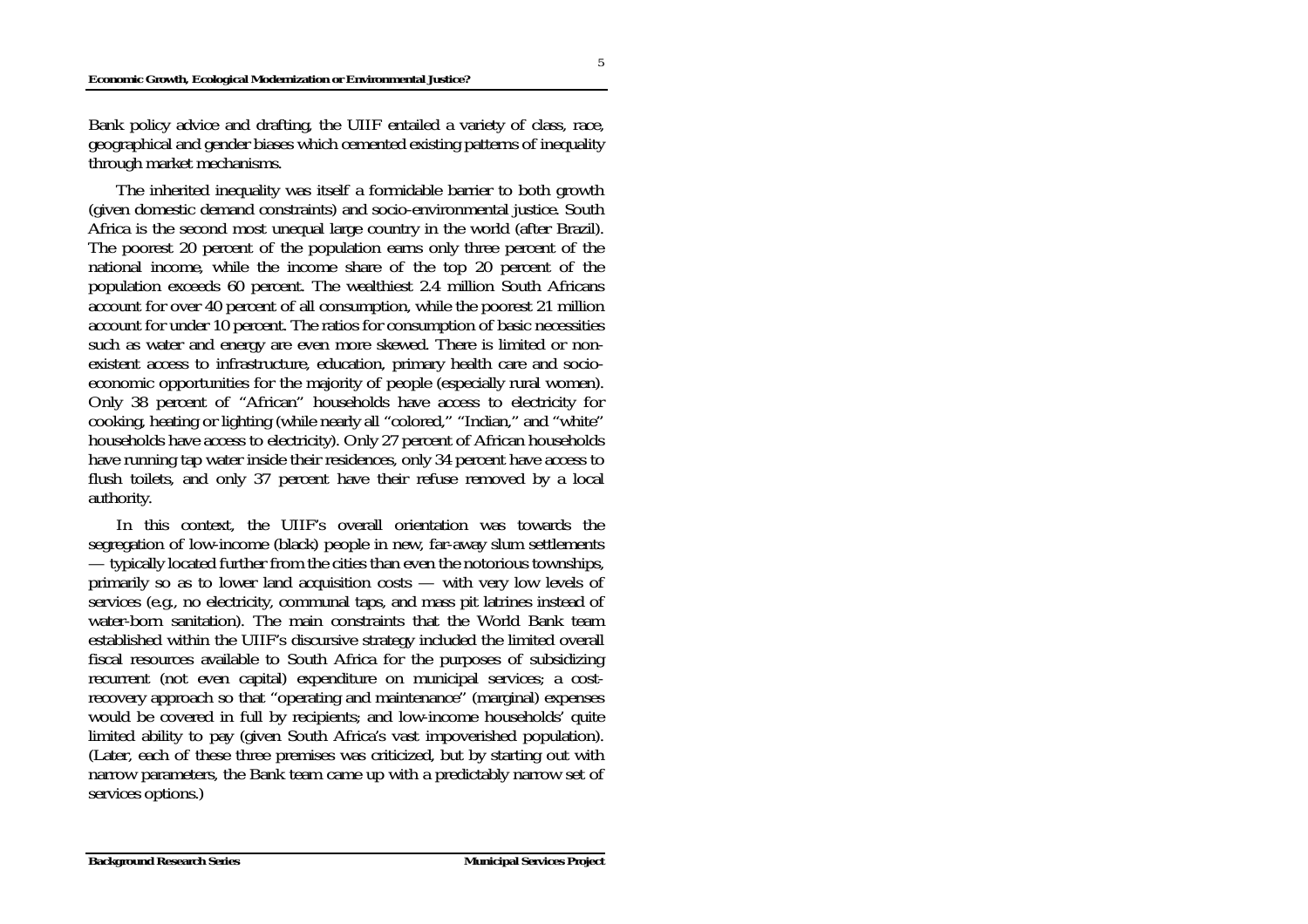By late 1995, a draft *Urban Development Strategy* (UDS) codified government thinking on service provision. The UDS summary demonstrated the low level of standards then contemplated for *urban* areas (rural infrastructure plans had not been developed at that stage): "communal standpipes (water), on site sanitation, graded roads with gravel and open stormwater drains and streetlights (electricity). These services will be targeted at households with an income of less than US\$200 per month and charged for at between US\$9 and US\$12 per month."<sup>7</sup>

While the rationale for such low standards and such careful correlation of ability to pay appeared economically reasonable, it did not account for either the multiple positive externalities associated with provision of higher levels of services or the political mandate the ANC had won the election with, namely the *Reconstruction and Development Programme* (RDP). By way of illustration, the UIIF claimed, notwithstanding great evidence to the contrary, that "There are no major environmental problems anticipated for this project."8 In contrast, the RDP recognized the funding gap and specified the need for tariff restructuring and cross-subsidies with respect to both water (including sanitation) and electricity. Moreover, according to the RDP, in the case of water "the national tariff structure must include...a lifeline tariff to ensure that all South Africans are able to afford water services sufficient for health and hygiene requirements." Likewise the extension of electricity to all households "must be financed from within the industry as far as possible via crosssubsidies from other electricity consumers."<sup>9</sup>

Yet the possibility of large national users of water and electricity paying higher than their marginal cost — not least so as to promote conservation, given South Africa's enormous legacy of water wastage — was ruled out (the World Bank did not even include it within the four funding options under consideration). Cross-subsidization was intrinsically a (market-distorting) device to be avoided, in the view of Bank resource economists. To illustrate,

<sup>7</sup>Ministry of Reconstruction and Development, *Urban Development Strategy*, Pretoria, 1995, pp. 24-25.

<sup>8</sup>Ministry of Reconstruction and Development, *Urban Infrastructure Investment Framework*, Pretoria, 1995, p. 54.

<sup>9</sup>African National Congress, *The Reconstruction and Development Programme* (Johannesburg: Umanyano Publications, 1994), sections 2, 6, 10, 2, 7, 8.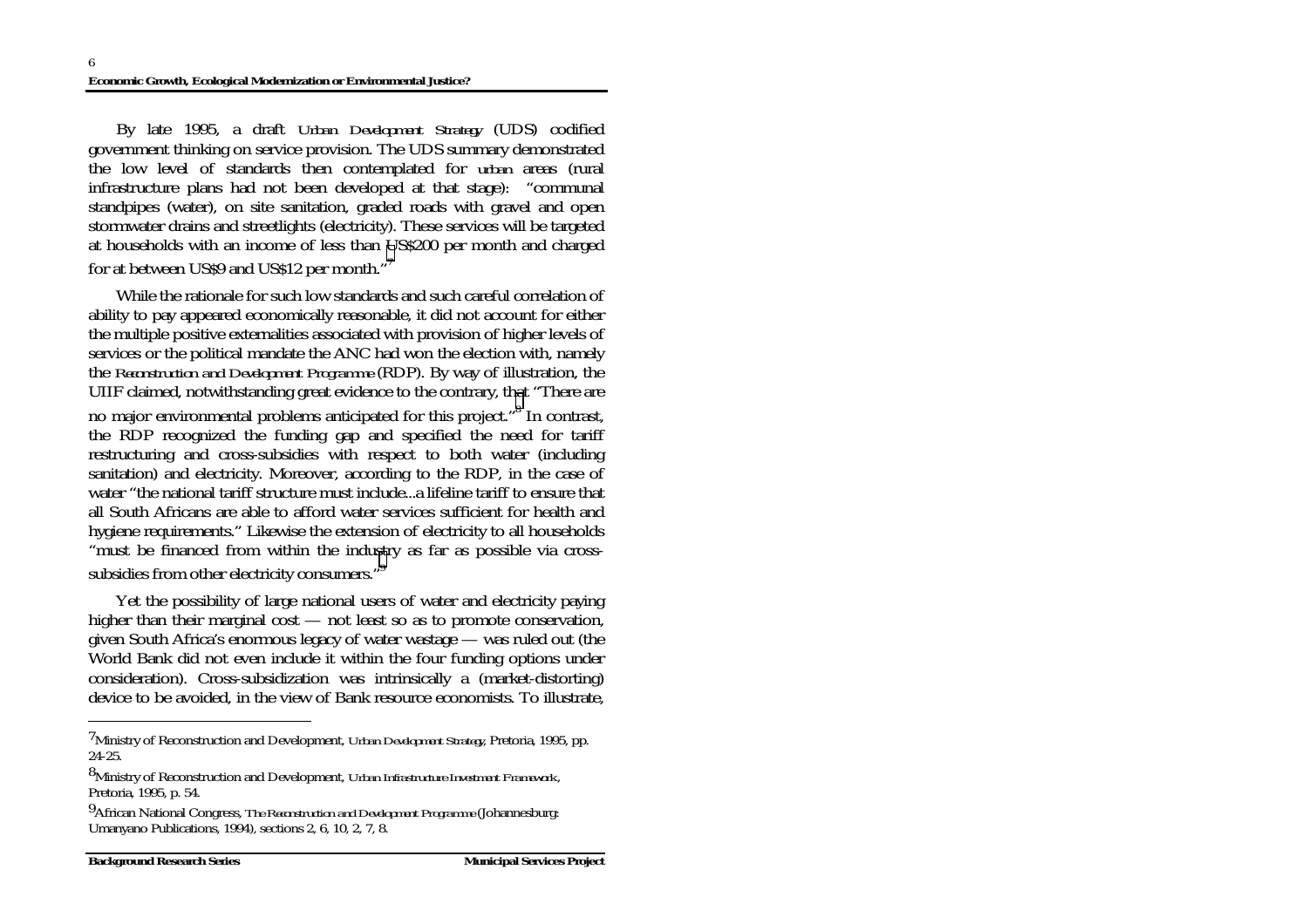key Bank water expert John Roome sternly advised the Minister of Water Affairs that cross subsidies "may limit options with respect to tertiary providers" and that "in particular private concessions [would be] much harder to establish."<sup>10</sup> (Roome later gloated that his "power-point presentation to Department of Water Affairs" in October, 1995 was "instrumental in facilitating a radical revision in South Africa's approach to bulk water management.") $<sup>11</sup>$ </sup>

It is useful, as an aside, to recount the orthodox economic argument here. A declining marginal cost curve associated with bulk supply to large users would, through cross-subsidization of low-income, small-scale consumers, be translated into a rising marginal revenue curve (and vice versa), which would distort the profit maximization calculus (by which marginal costs and marginal revenues run in parallel). Forcing service providers to cross-subsidize low-consumption blocks by raising the marginal price for high levels of consumption would, then, serve as a formidable disincentive to privatization. In contrast, evoking socio-environmental justice, the SA Municipal Workers Union addressed this relationship explicitly in their 1998 bumper sticker: "50 Liters of Water Free, No to Privatization!"

Public criticism mounted, mainly that the low UIIF/UDS services standards and government's failure to provide for recurrent subsidies were incompatible with ANC election promises. After the UIIF, draft UDS and early drafts of the MIIF (which added even lower rural standards) were published, the controversy intensified. In 1997, facing political pressure, DCD made some modifications to urban infrastructure standards. Instead of no electricity, there was the potential for urban households to receive an eight

 • Asmal must ensure both urban and rural municipalities establish a "credible threat of cutting service" to non-paying residents;

 • he should be "very careful about irrigation for 'previously disadvantaged' South Africans;" and instead

 • the "key lies in voluntary solutions — trading water rights," assuming that emergent black farmers could compete financially with the larger (and historically-subsidized) white commercial enterprises.

7

<sup>10</sup>J. Roome, "Water Pricing and Management," World Bank Presentation to the SA Water Conservation Conference, Johannesburg, October 2, 1995, pp. 50-51.

<sup>11</sup>World Bank, *South Africa: Country Assistance Strategy* (Washington, DC: Annex C, 1999), p. 5. In addition to telling Asmal to drop proposals for a free lifeline tariff and rising block tariffs, Roome's power-point presentation included the following advice: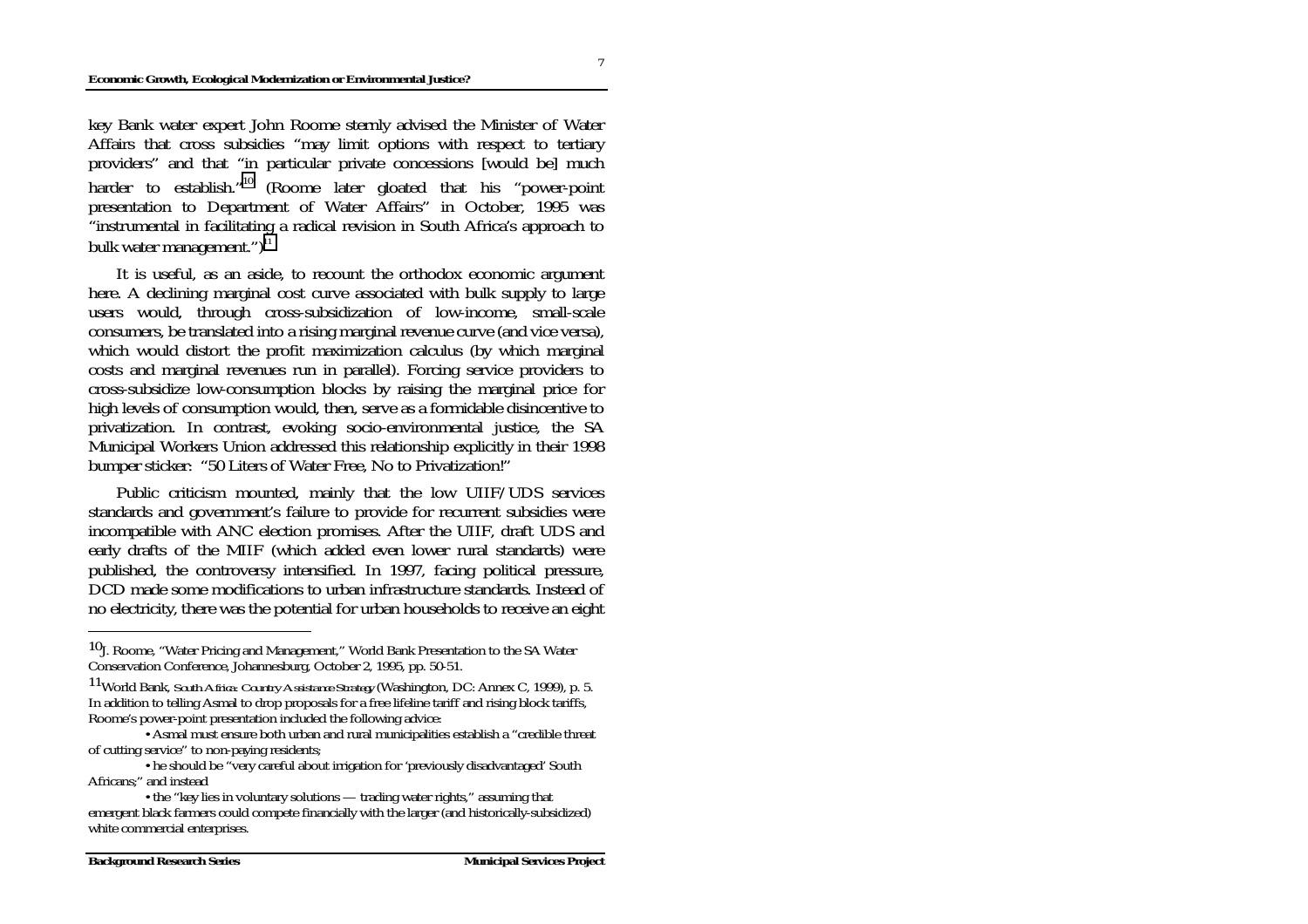Amp supply (not strong enough, however, for heating or cooking), and instead of paying US\$9-12 per month for these services, a subsidy of approximately US\$12 per low-income household was planned.

Critics rejoined that such a small subsidy would not be sufficient to cover basic operating costs, and moreover there remained enormous doubt whether the grant is sustainable given budget constraints and macroeconomic stagnation. In any case, there are substantial doubts about this "targetedgrant" method of subsidy given the administrative costs of means-testing and the stigmatization with which means-testing is associated. In addition, rural households would still have much lower standards. And for urban households with less than US\$200 income per month (i.e., between a quarter and a third of urban households within a decade), the new MIIF continued to recommend a Ventilated Improved Pit-latrine given that poor households would not be able to afford to flush, as well as communal (not house or yard) standpipes, a weak electricity supply, gravel roads, open storm-water drains, and communal waste dumps (not curbside removal) under the (in retrospect, optimistic) "low-growth" late 1990s macroeconomic scenario.

Part of the rationale for the marginal improvement in MIIF's service standards and the new recurrent subsidy was the recognition, compatible with the ecological modernization perspective, that indeed there were some important public health and economic benefits associated with infrastructure and services. But this calculation was notional, and, for example, the ecological harm associated with the low infrastructure standards was not considered seriously. It must be acknowledged, of course, that the environmental impact of increased infrastructure and services is complex, for both benefits and costs are associated with higher levels of services and consumption. It is generally accepted that large-scale bulk infrastructure projects (such as major dams or roads through ecologically sensitive areas) are to be avoided. But incorporating the benefits of infrastructure remains crucial. Simply in comparing pit latrines to water-borne sewage, for example, it is clear from South African research that if installed properly, the latter is potentially a far more environmentally-friendly approach (particularly in the many urban areas affected by inopportune geological and topographical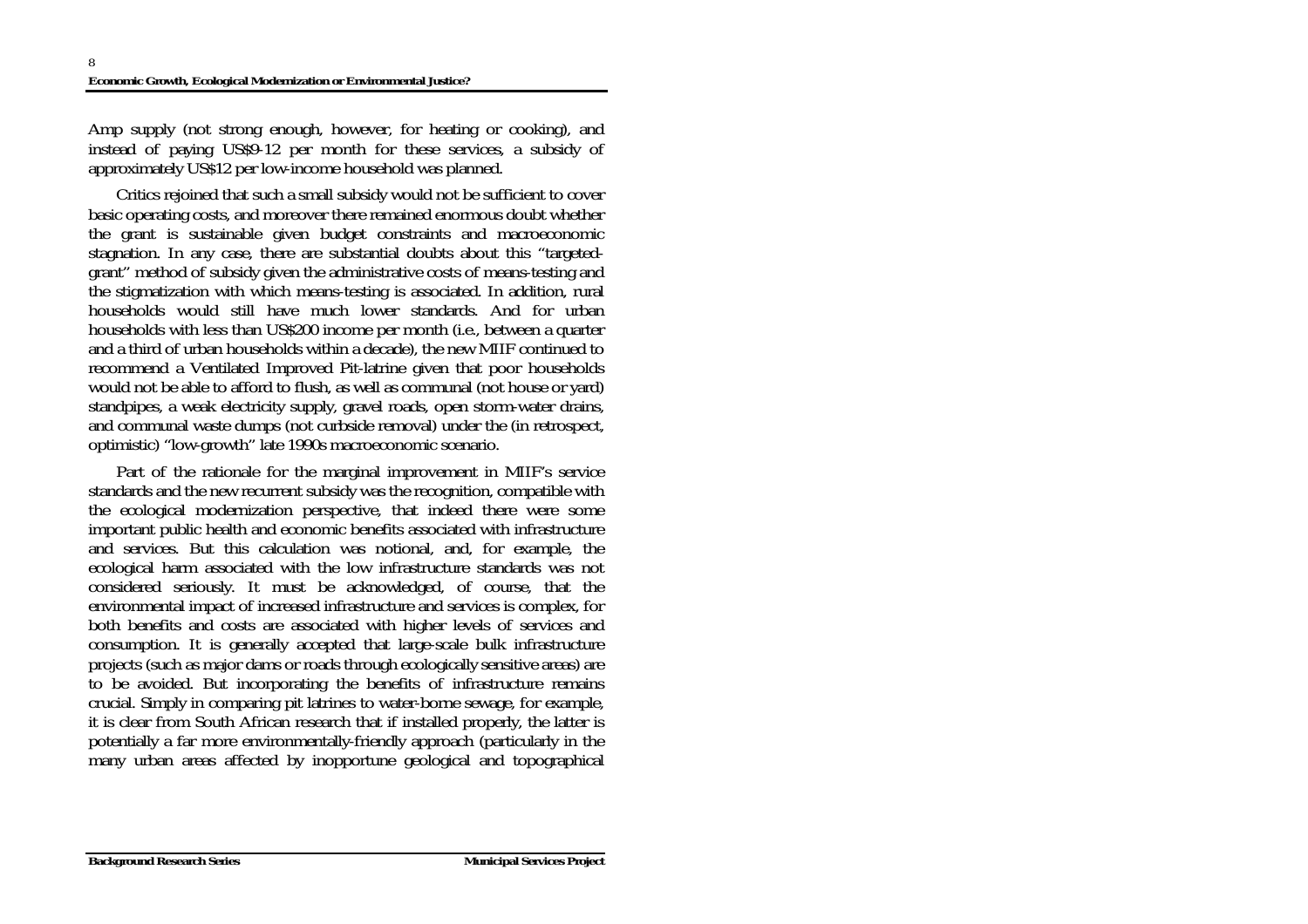conditions).<sup>12</sup> Moreover, if low-income households (typically organized by women care-givers) replaced subsidized electricity — which is presently too expensive — for coal or wood (gathered locally, leading to deforestation and erosion) for purposes of cooking and heating, there would be enormous household and urban/rural environmental benefits.<sup>13</sup>

 However, it must also be said that the case for more general conversion of sanitation systems from water-borne to solid-waste/composting is increasingly compelling, given sanitary technological advances in Scandinavia, the U.S. and elsewhere. The immediate issue in South Africa, however, is whether neoliberal (not "natural resource") constraints lower the quality of life of the black majority, or whether a level of equality can be achieved in terms of at least a common universal lifeline supply of water and electricity to meet daily needs (entailing a tiny fraction — less than 5 percent if achieved — of total water and electricity usage).

13Although a minor amount more environmentally-destructive generating capacity would be needed in the long-term (because during the 1990s there was typically 30 percent over capacity due to 1980s overbidding), the benefits of a universal supply of basic household electricity far outweigh environmental and economic costs. Increased household electricity would result in diminished air pollution from coal and wood fires, diminished fuelwood collection, and a variety of public health improvements. Some of these costs (such as indoor air pollution) are limited to households, while others (deforestation, pollution caused by burning coal in urban

9

<sup>12</sup>For details see P. Bond, 1999a, *op. cit*. Aspects that have been researched in South Africa and elsewhere include pit latrine-related pollution of surface and ground water, and public health improvements that come from higher-level sanitation. In the case of surface water, point and non-point source pollution from dense urban settlement mean that many urban streams and rivers do not meet effluent standards established by the government. Surface water contains large concentrations of bacterial contaminants, organic silt, and nutrients, along with toxins and oil, which in turn kill off aquatic life in urban streams and pollute the major raw water supply reservoirs. Typical water-treatment plants are ill-equipped to adequately purify the increasingly polluted water. In addition, while groundwater remains three to five times cheaper to develop than surface water sources, pollution to aquifers is difficult to clean up. Amongst key pollutants are solid waste dumps, leaking underground storage tanks, fertilizers and pesticides, but in addition the lack of sanitation in informal settlements has had a major adverse impact on groundwater in many parts of South Africa. In addition, lack of water access is associated with higher rates of cholera, malaria, dengue, filariasis, yellow fever, and tuberculosis. In particular, diarrheal disease (which is responsible for almost a quarter of deaths amongst black and colored South African children between 1 and 4 years of age) has been attributed to primary risk factors including the absences of an inside tap, a flush toilet in the home, a refuse receptacle, and electricity, as well as low household income and lower than Standard Five maternal education. The difference between a flush toilet and pit latrine is estimated to account for a 20 percent difference in diarrhea prevalence. Costs associated with pollution and public health have been estimated, and outweigh the slight additional capital costs of installing indoor plumbing and adding sewage treatment capacity, in comparison to ventilated-improved pit latrine construction.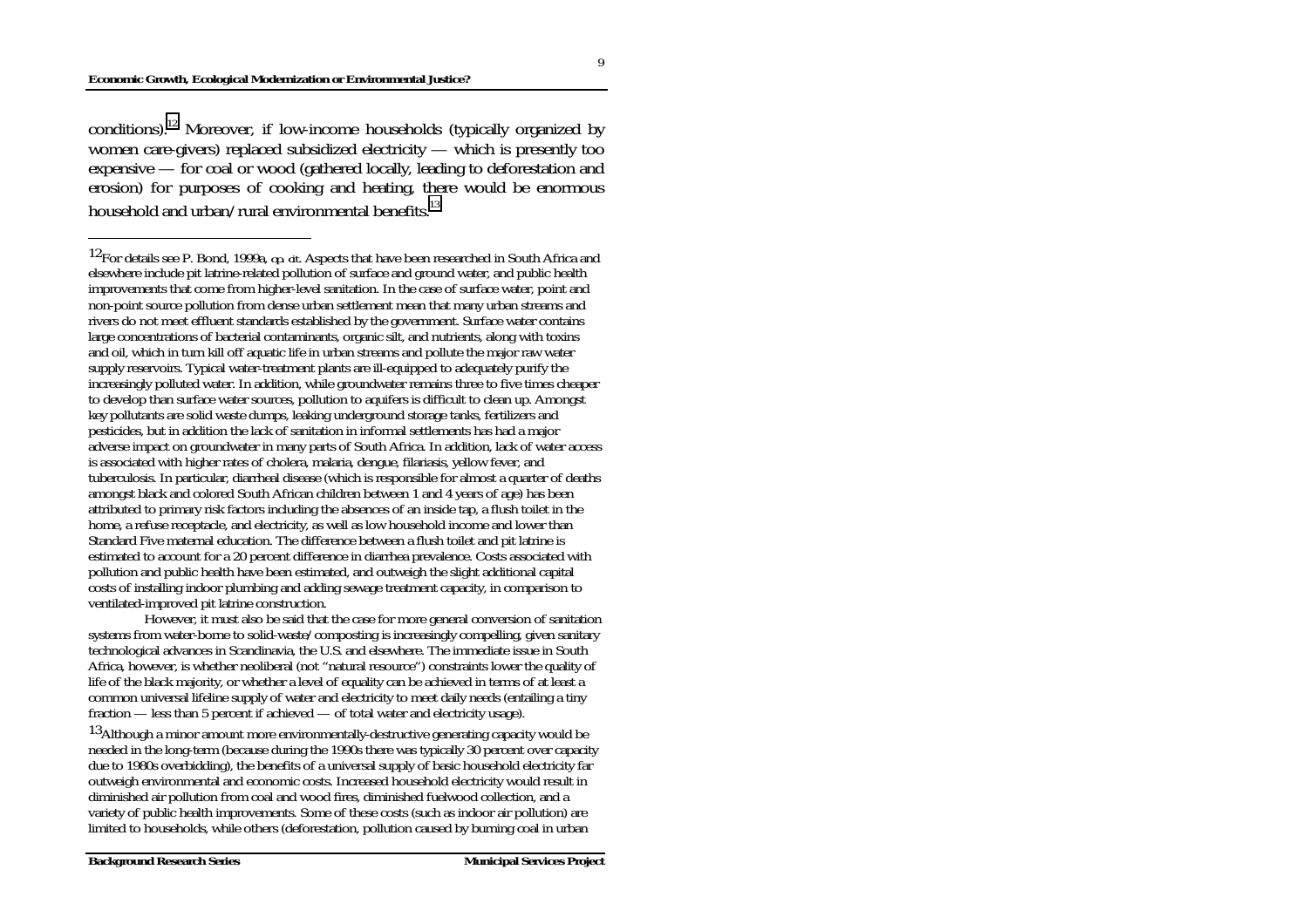None of these arguments were terribly controversial within the ecological modernization discourse, as even the World Bank's *World Development Report* confirmed in 1994: "Environment-friendly infrastructure services are essential for improving living standards and offering public health protection. With sufficient care, providing the infrastructure necessary for growth and poverty reduction can be consistent with concern for natural resources and the global environment (the 'green' agenda). At the same time, well-designed and well-managed infrastructure can promote the environmental sustainability of human settlements (the 'brown' agenda)."<sup>14</sup> (That 1994 report even endorsed cross-subsidies and lifeline tariffs, but was ignored by the Bank's South Africa staff later the same year.) But while the final MIIF recognized the environmental issues more explicitly, it often did so by way of denying that low standards would have an adverse impact. DCD thus considered it reasonable to incorporate an ecological modernization discourse yet remain within a framework ultimately defined by orthodox economic cost-recovery principles (a common danger, internationally). Indeed, the very term "lifeline" was redefined by the Department of Water Affairs and Forestry to mean "operating and maintenance charges" (i.e., "marginal cost pricing," fully in tune with an orthodox economic approach). As a result, the technical critique of infrastructure policy was diverted into a debate about the *degree* of harm done by low standards or the potential benefit from higher standards, with World Bank staff and allied consultants holding the balance of power not through a winning argument but through fiscal restraint and conservative bureaucratic bias.

The alternative proposal advocated by social change activists from community organizations and associated NGOs, compatible with an environmental justice perspective (and with the Constitution and RDP), was a universal *free* lifeline to all South African consumers for the first block of water (50 liters of water per person each day) and electricity (1 kiloWatt hour

neighborhoods) are externalities that society as a whole pays for. Electricity also protects biodiversity, aesthetics, and visibility. In the field of public health, South African studies suggest that a universal supply of electricity would curtail more than 3,000 deaths each year due to acute respiratory infection (caused by wood/coal burning), burns, and paraffin poisoning. (See *ibid*.)

<sup>14</sup>World Bank, *World Development Report 1994: Infrastructure for Development* (New York: Oxford University Press, 1994), p.20.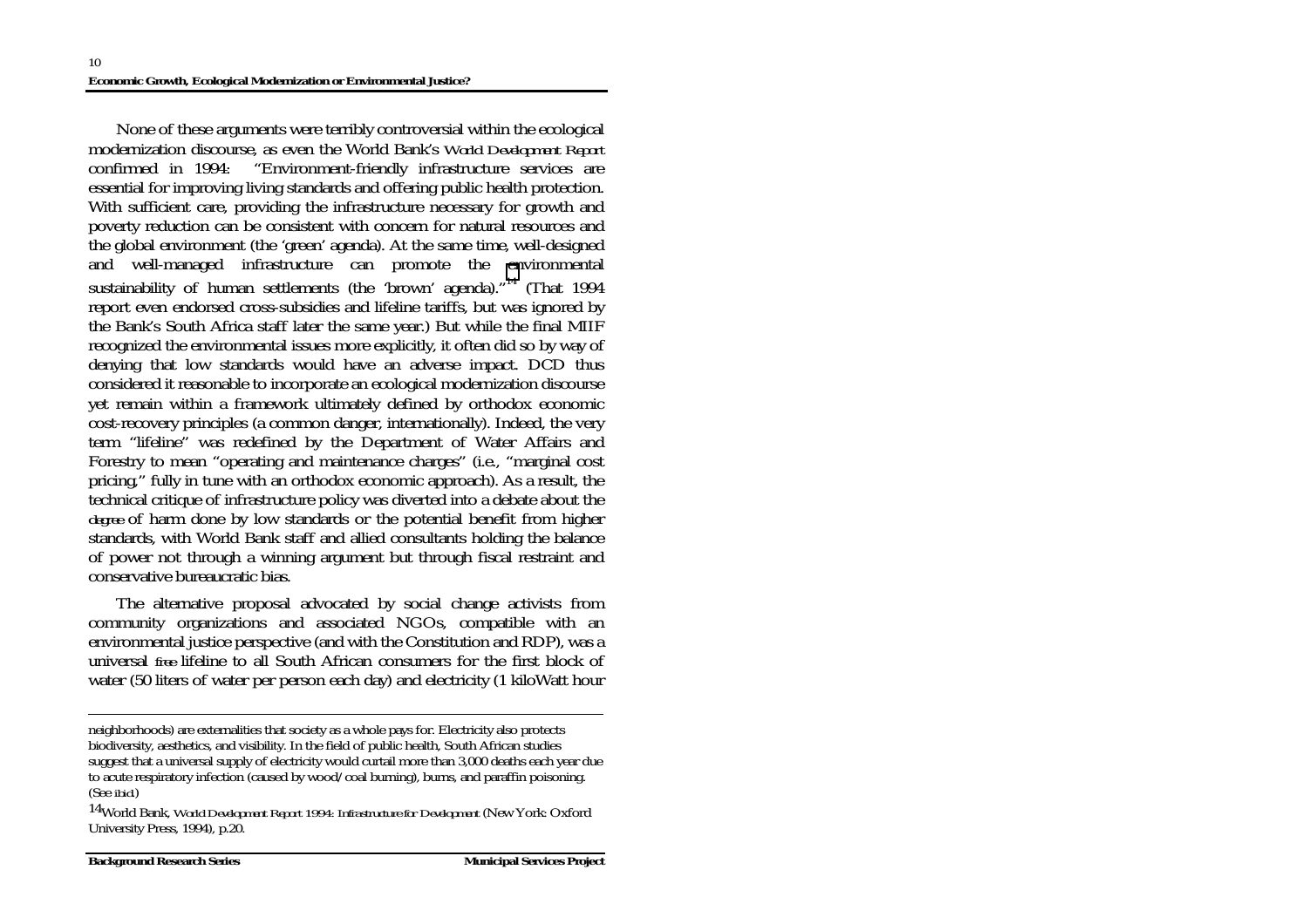per day) with steeply-rising prices for subsequent consumption blocks. There would be no need, in this policy framework, for means-testing or a complex administrative apparatus. Thus recurrent consumption expenses would be paid for entirely from within each sector, although an additional 10 percent expenditure would be needed, beyond what the MIIF budgeted, to finance the added capital costs (totalling US\$28 billion — to be invested over 10 years — which was reasonable in relation to mid-1990s GDP of US\$110 billion and an annual state budget of close to US\$40 billion). The social change option was thus radical yet eminently realistic. More than the final MIIF, it took seriously the environmental and other externalities associated with infrastructure and services.

Where the social change advocates came up short, however, was in turning an extensive series of urban popular riots over municipal services which, tragically, included the assassination of an ANC mayor known for being willing to cut power and water, as well as the burning of several ANC councillors' houses — into more sustained, constructive political pressure (this partly reflected the demobilization of the national "civic association" movement during the late 1990s). In contrast to an alliance between DCD and the big business lobby within the National Economic Development and Labour Council (the stakeholder forum at which state policies were often debated), the progressive forces failed, in 1996-97, to successfully contest the intensification of services commodification. Moreover, notwithstanding firm opposition by the progressive SA Municipal Workers Union, there was insufficient social weight to challenge the central government's inclination towards municipal privatization (to the latter end, DCD leaders attempted to pit services-starved residents against allegedly labor-aristocrat municipal workers).

Two other factors were at stake in this class struggle. Implicitly, social policy was a fight over the degree to which a capitalist state in league with big business could construct a "social wage" policy framework that had, as an objective, maintaining relatively low upward pressure on the private-sector wage floor. In other words, by keeping monthly operating costs of services low through denying workers access to flush toilets, hot plates and heating elements, the MIIF also reduced the pressures that workers would otherwise have to impose upon their employers for wages sufficient for the reproduction of labor-power. This was indirectly recognized by big business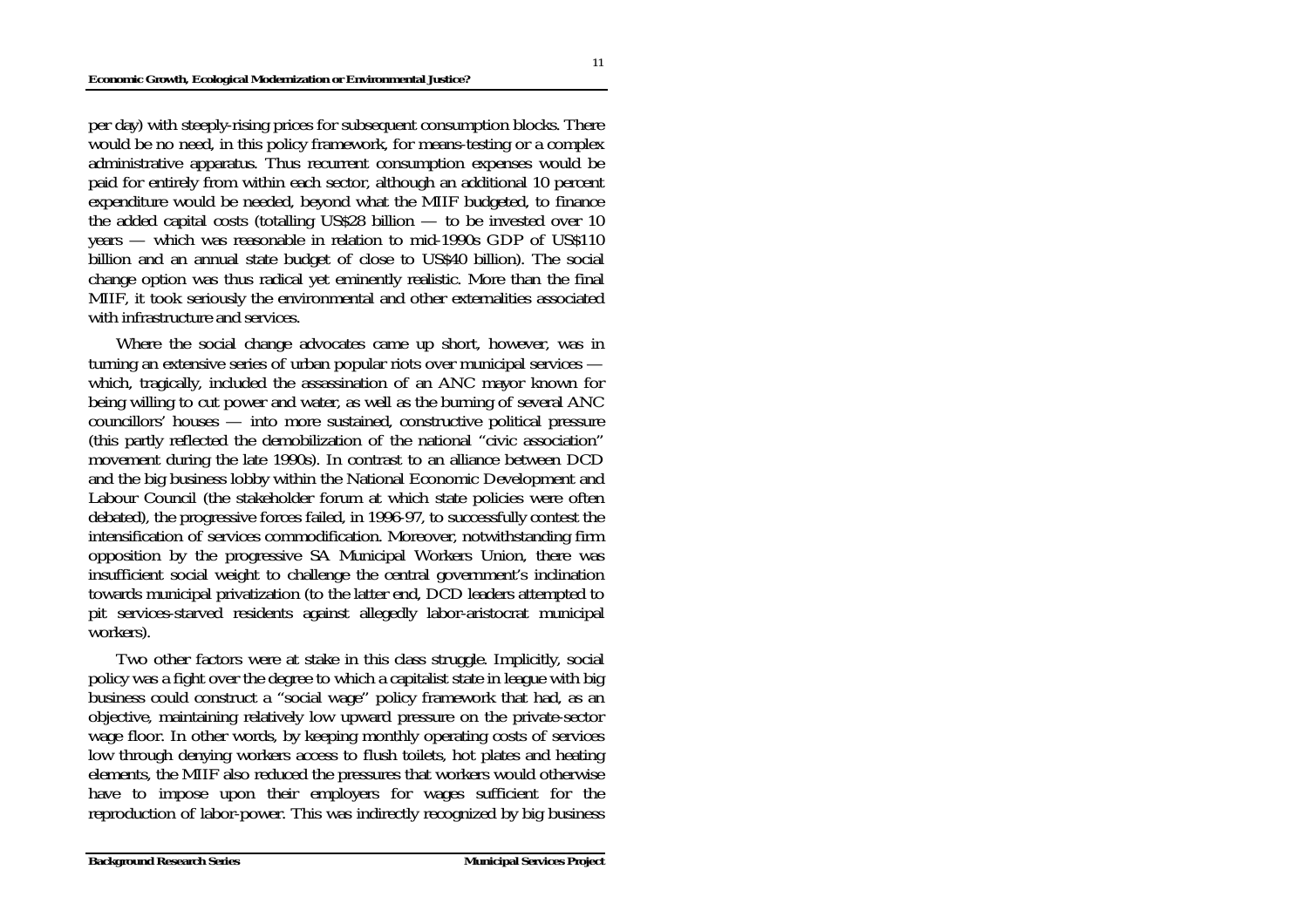in its strong historical advocacy of a site-and-(limited) service "self-help" housing program which would reduce monthly costs associated with laborpower reproduction, in an environment with extremely strong trade unions and extremely high unemployment (officially, more than 30 percent). But, second, a more vulgar question arose as to whether big business should sacrifice competitiveness and growth just for the sake of cross-subsidizing a large number of citizens who would forever remain unemployed and on the far periphery of the formal economy, a question government answered in the negative.<sup>15</sup>

The oppositional discourse alone — based on ecological modernization arguments (public health savings of giving people free services, etc.) and abstract rights principles — may not have been at fault in all of this. For in very practical ways, the social and labor movements were too weak to successfully contest the broader trajectory. Not even the strongest ecosocialist rhetorical critique could have made up for lack of political clout. What loomed ahead, as more than half of South Africa's 878 municipalities prepared to face formal bankruptcy at the turn of the 21st century — due to declining central-local grants and low levels of service payments by residents — was a (neoliberal) version of municipal environmental management. "Municipal governance" will therefore not only entail more challenging forms of social control of local populations at their sites of residence. In addition, local managers will have to grapple with a variety of urban pollution problems associated with the low levels of basic-needs infrastructure and the inadequate consumption subsidies. This will transpire, in part, by municipal officials blaming the victims for non-payment and engaging in widespread cut-offs of municipal services, hence generating future environmental crises of both a green and brown character.

 $15$ In late 1996, government's main infrastructure bureaucrat was challenged in the press about his failure to adopt the *RDP* provision that services such as electricity and water should be cross-subsidized. Alusaf, the big aluminum plant in Richard's Bay, for instance, received electricity at roughly \$0.003 per kilowatt hour while rural consumers often paid as high as \$0.08. The bureaucrat's response, to the *Mail and Guardian* (22 November 1996) was simply, "If we increase the price of electricity to users like Alusaf, their products will become uncompetitive and that will affect our balance of payments."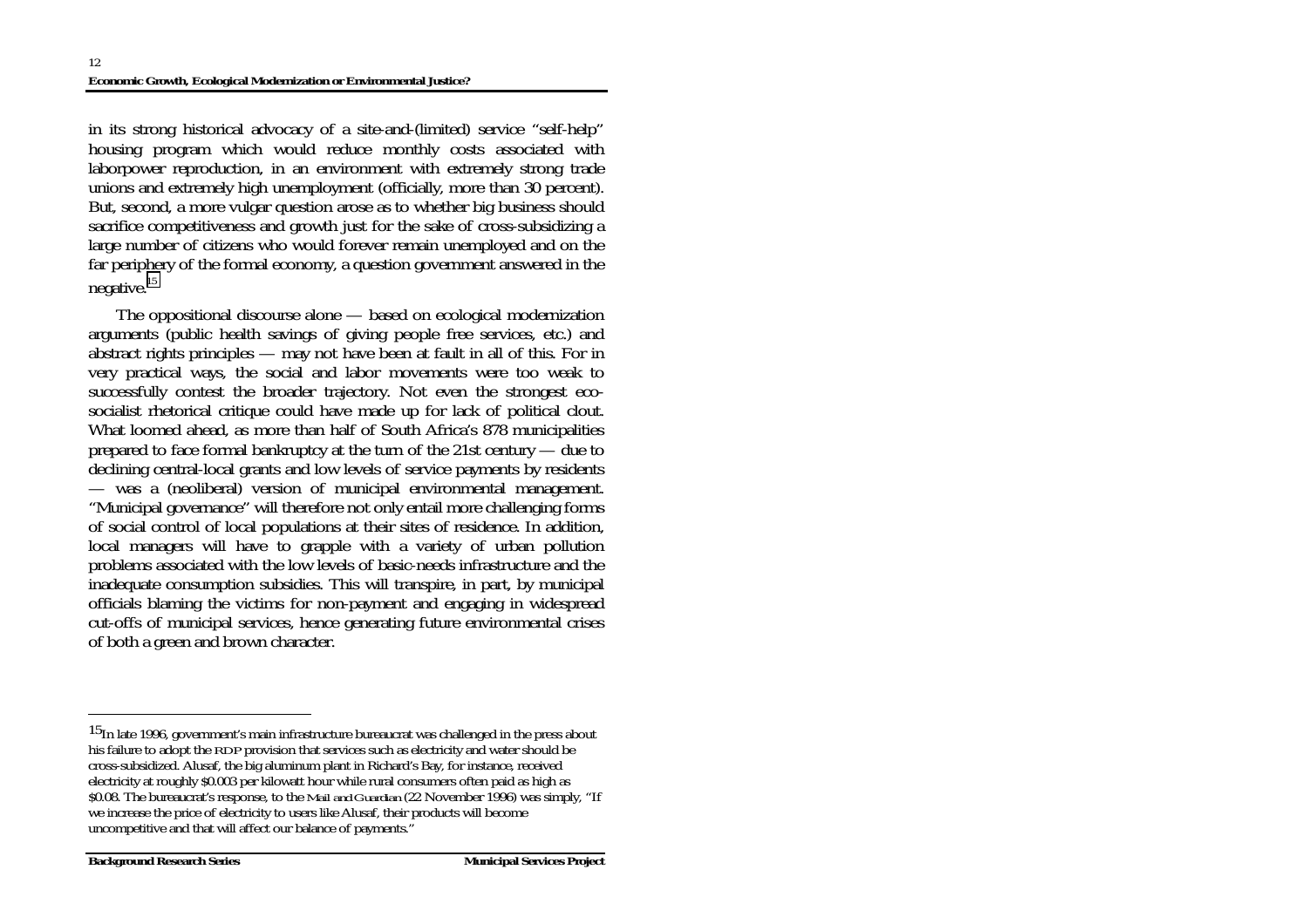#### **Economic Growth, Ecological Modernization or Environmental Justice?**

### **THE COEGA PORT, ZINC SMELTER AND INDUSTRIAL DEVELOPMENT ZONE**

If cost recovery was prioritized in the case of municipal infrastructure, in contrast dramatic capital and operating subsidies are the basis for considering comparative cost-benefit analysis as applied to the city of Port Elizabeth (midway between Cape Town and Durban, on the Indian Ocean), particularly its environmentally-destructive Coega project.<sup>16</sup> At stake are vast quantities of public subsidies, not only for construction of a major deep-water port at Coega (replicating facilities at Port Elizabeth but with 20 meters of clearance instead of 12 meters), but also vast recurrent subsidies for cheap water and electricity consumption by large corporations. Simultaneously, the lack of access to inexpensive infrastructure-services to low-income citizens highlights the distributional effects of the orthodox economic discourse.

More than 1.2 million people live in the Port Elizabeth metropolitan area, but the city's mid-19th century industrialization and present concentration of government-based employment belie extreme levels of poverty which exist primarily in a few very large black townships.<sup>17</sup> A combination of key socioeconomic conditions — income, health (life expectancy) and literacy — make up the Human Development Index (HDI), and Port Elizabeth's HDI of 0.67 (on a scale where 1 is the highest, 0 the lowest), based on the 1991 census, is roughly equivalent to that of South Africa as a whole. However, the HDI for the city's African residents is 0.32, compared to 0.94 for white residents.<sup>18</sup> Huge backlogs exist in access to basic shelter and infrastructural facilities.

The powerful Port Elizabeth Regional Chamber of Commerce and Industry argues that the areas's future lies in its role as a Southern Africa regional transport hub and industrial export platform, particularly through the proposal to establish a new deep-water port and 10,000-hectares Industrial Development Zone (IDZ) at Coega, just to the north of the city. The primary

13

<sup>16</sup>This section represents a summary of S. Hosking and P. Bond, "Infrastructure for Spatial Development Initiatives or for Basic Needs? Port Elizabeth's Prioritization of the Coega Port/IDZ over Municipal Services," in M. Khosa and Y. Muthien, eds., 1999, *op. cit*..

<sup>17</sup>For a history see J. Robinson, *The Power of Apartheid: State Power and Space in South African Cities* (Oxford, Butterworth-Heinemann, 1996).

<sup>18</sup>Institute for Development Planning and Research, "The Port Elizabeth and Uitenhage Socio-Economic Development Monitor 1997," Port Elizabeth, 1997, pp. 8, 11-13.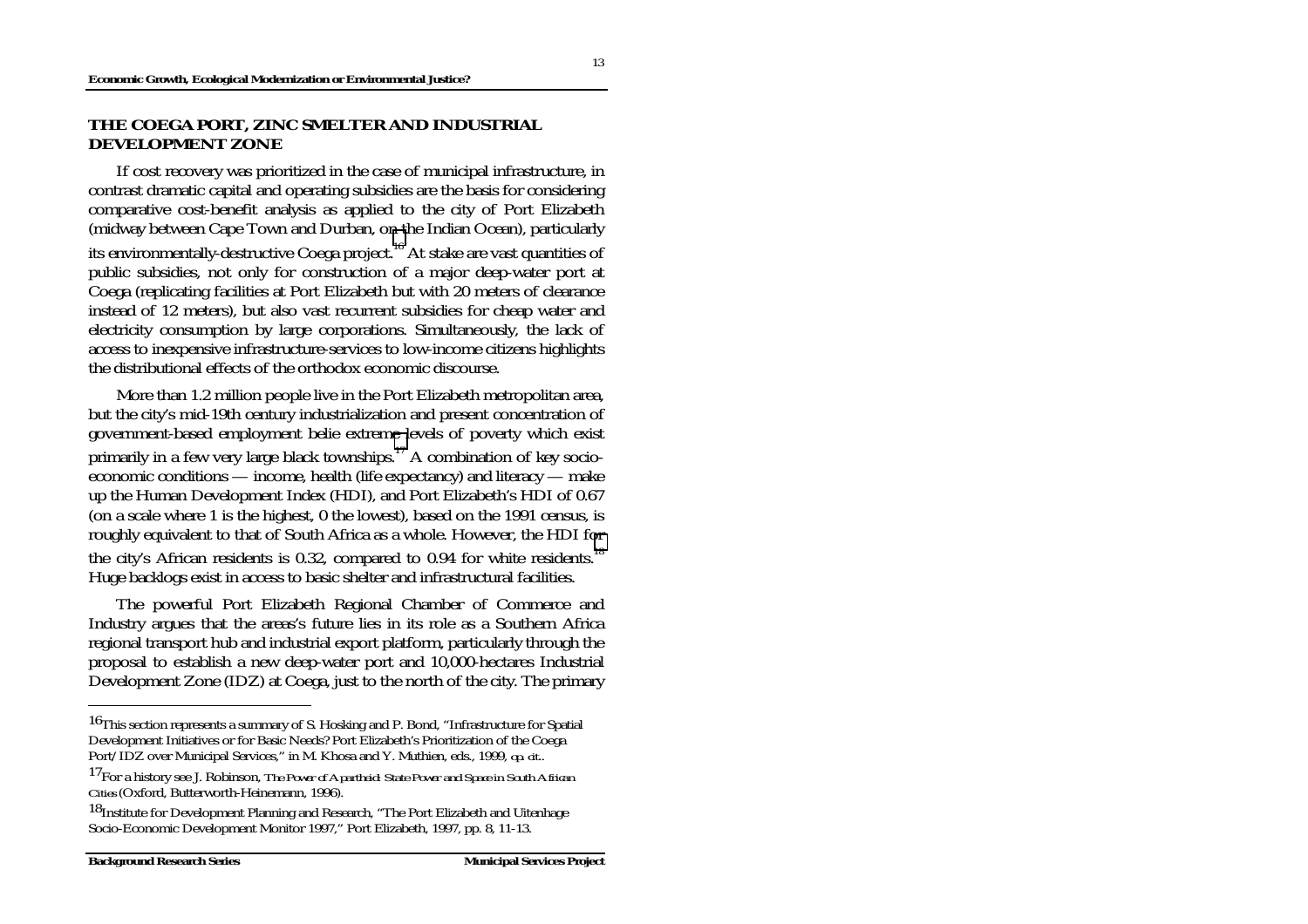rationale for this combination is to reduce the substantial transport costs associated with heavy industry, especially a zinc smelter proposed by Billiton, a subsidiary of the Afrikaner-dominated mining group Gencor (and which until the mid-1990s was owned by Shell Oil). One of Billiton's most important assets is its chief executive, who in a previous position as treasurer of the parastatal Eskom power company, approved arrangements that led to sales of electricity to a similar electricity-consuming (aluminum) coastal smelter at an extremely low price. Extremely cheap electricity is also a precondition for the Coega smelter. In return, South Africa has been promised expanded GDP and employment.

But while the short-term investment amounts are relatively large (US\$750 million for the port, related infrastructure, proposed zinc and phosphoric acid plants and a cement facility, with more potential investment expected in subsequent IDZ phases), the jobs are few (just 850 for the first phase). Neighboring community residents welcome any new jobs, and at first blush the debate over Coega has appeared to be the traditional one between environmentalists and prospective workers. But matters are more complicated when one considers the kinds of "brown" issues associated with household ecology, and with the diversion of water and energy resources to the smelter.

For Coega's own ecological footprint will be large and deep. Notwithstanding cabinet-level assurances given by Trade and Industry Minister Alec Erwin that "The environmental issue has been addressed and will continue to be addressed,"<sup>19</sup> concerns persistently arise — and have not been conclusively answered by Coega champions — regarding the extent to which local ecology will be protected. The need for independent analysis was highlighted by R. Fuggle's critique of Coega's "Strategic Environmental Assessment": "There is no analysis of possible policy or programme alternatives, no systematic comparison of alternatives, and no analysis of how existing activities (e.g., salt extraction, citrus farming, market gardening, dairying) will be affected by the new initiatives."<sup>20</sup>

<sup>19</sup>Bay Public Relations, "Coega Construction Expected to Start Soon," Press release, Port Elizabeth, April 5, 1998.

 $20R$ . Fuggle, "Review of Documentation Pertaining to Coega IDZ Initiative," for Eastern Cape Citrus Forum, Port Elizabeth, July 14, 1997.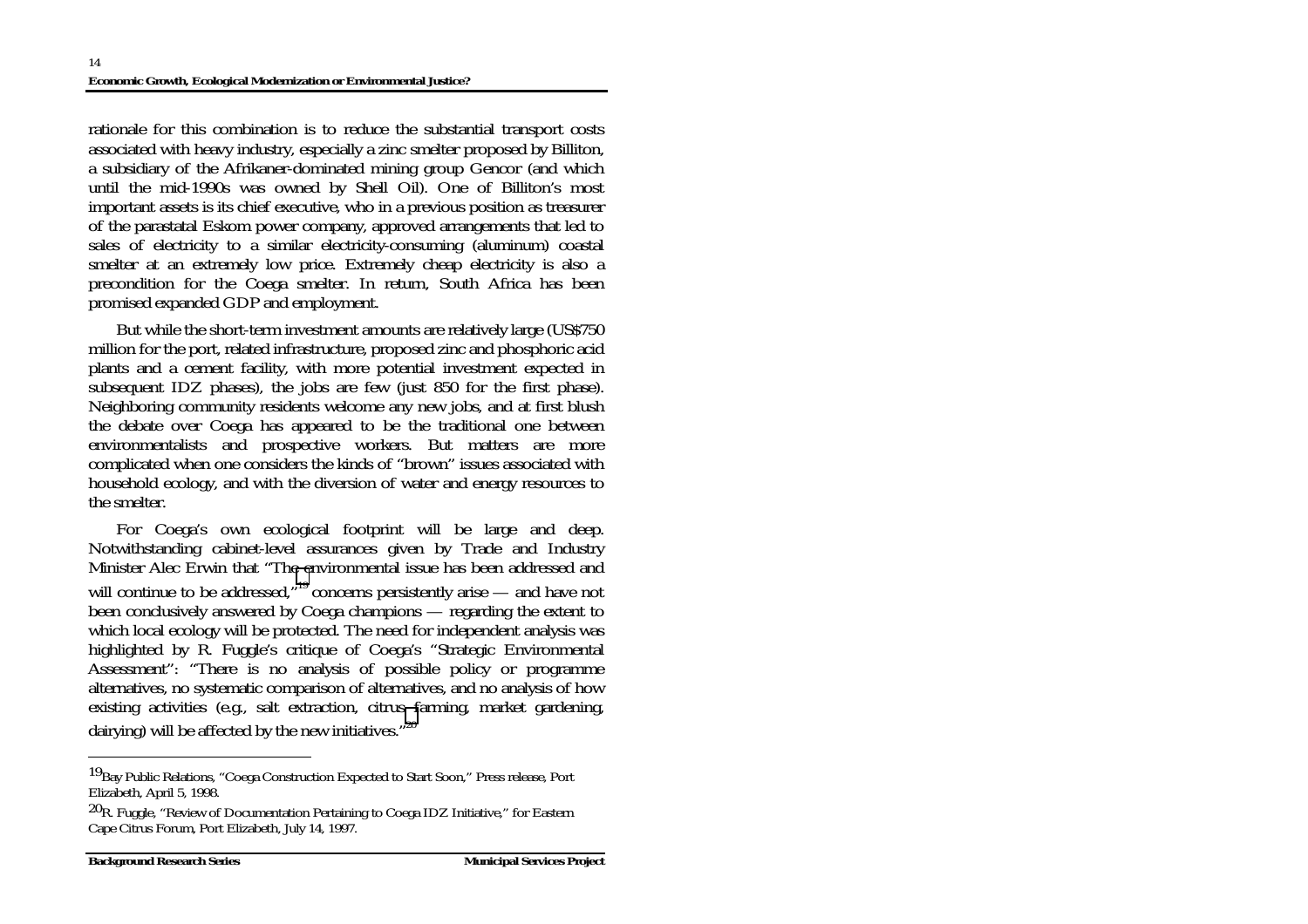The many potential victims of Coega's environmental damage include a proposed national elephant park expansion nearby, beaches, estuaries, islands and whales. The Coega Environmental Impact Review recognized that ecotourism may constitute an opportunity cost of the Coega IDZ, however, the issue is not explored.<sup>21</sup> Such costs entail the consumer surplus and tourist revenue foregone as a result of locating the park further away from PE, and the tourist revenues associated with marine and beach use. Using the Clawson-Knetsch Travel Cost Method, Geach estimated the existing park's annual recreational value to be over US\$50 million.<sup>22</sup> McGrath and Horner estimated that line fisheries in South Africa's coastal provinces generated about US\$350 million in income (about 1.3 percent of the GGP of these provinces) and about 131,560 jobs, which if applied proportionately to Port Elizabeth is worth about US\$32 million per annum.<sup>23</sup> Although no studies have been carried out on the recreational values of visitors to beaches, dunes and islands in the Coega area (e.g., bathers, divers and hikers), presumably this also would be substantial (even recognizing that income generated for such recreational uses is primarily sourced from higher-income households, whereas the non-pecuniary satisfaction of those users of the Coega area from lower-income households may also be substantial, even if impossible to enumerate). In sum, based on those studies that have been carried out the total annual recreational value of the natural assets negatively affected by the Coega IDZ and Harbour Project could be in the region of US\$82 million. If only 10 percent — a guesstimate — of this is lost due to the Coega IDZ and Harbour Project, the ecotourism opportunity cost per annum is US\$8 million.

Some ecological costs have been factored in to Coega's rates-of-return calculations, including the closure of important commercial fishing grounds

<sup>21</sup>CEN, *Integrated Environmental Management, Environmental Impact Report on a Proposed Harbour in the Vicinity of Coega*, Port Elizabeth, June 11, 1997, p. 253.

<sup>&</sup>lt;sup>22</sup>B. Geach, "The Addo Elephant National Park as a Model of Sustainable Land Use through Ecotourism," M Sc. Dissertation, University of Port Elizabeth, Port Elizabeth, 1997.

<sup>23</sup>M. McGrath and C. Horner, "An Economic Valuation of the South African Linefishery," Paper presented to the EBM Research Conference, University of Port Elizabeth, Port Elizabeth, November, 27-28, 1996.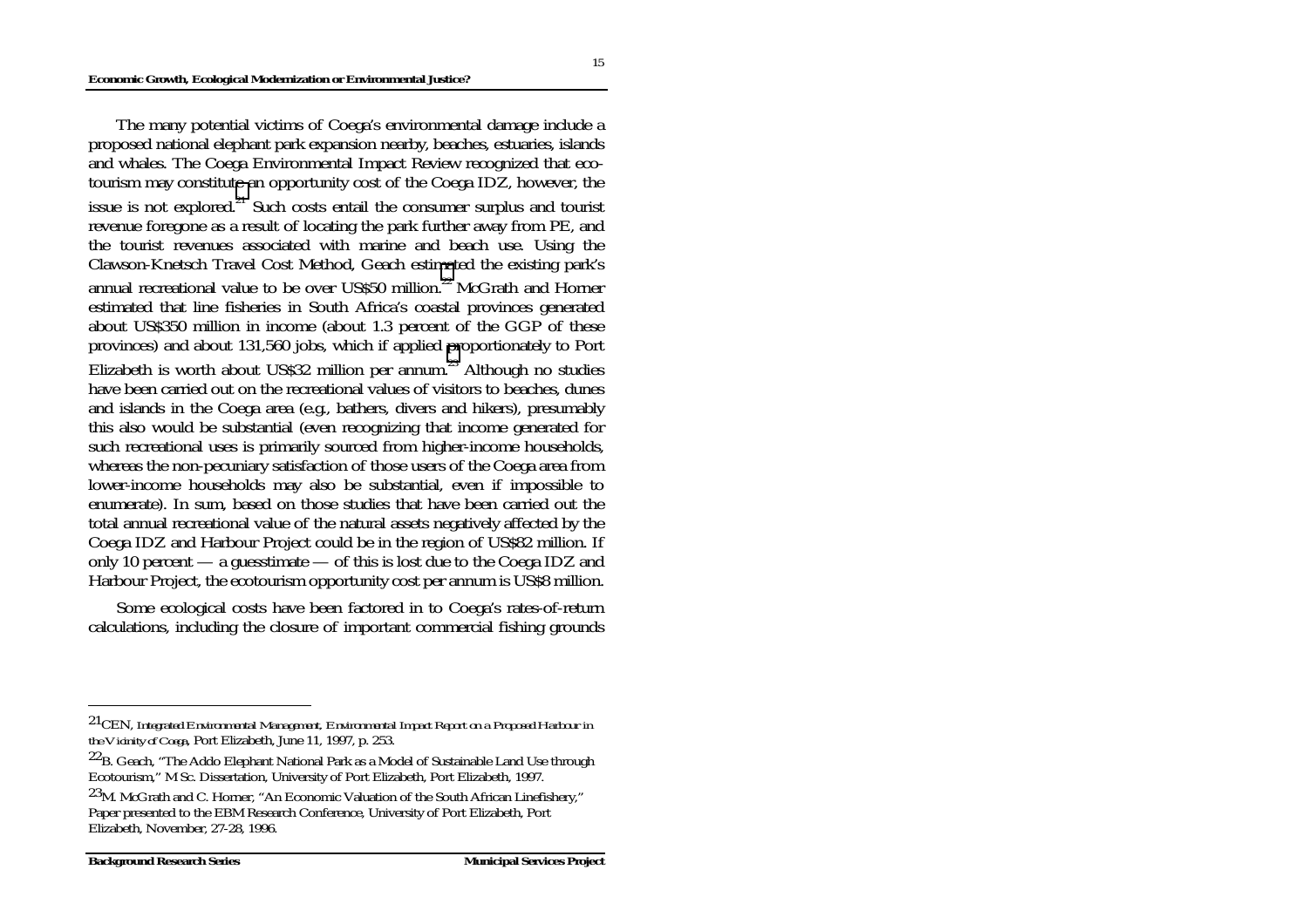as a result of increased commercial shipping in the area; $^{24}$  increased pollution in Algoa Bay;<sup>25</sup> and the effects of dredging on currents in Algoa Bay, reduced photosynthetic activity, and disturbance of natural and anthropogenic contaminants in silts.26 But other environmental costs to neighboring citrus, vegetable and animal industries were not fully factored in, and include fluoride and other emissions into the air (and possibly wastes into subterranean water reserves) from heavy industries to be located in the Coega IDZ. In particular, sulphur dioxide emissions are anticipated to be dangerously close to the point at which damage is expected to occur to plants. If the undermining effect is equivalent to 5 percent of the citrus yield alone, there will be an annual income sacrifice of about US\$4 million, as well as unquantifiable cost to citrus farmworker jobs. Moreover, if the zinc, phosphoric acid and cement plants use up most of the "safe" capacity available in the air to assimilate pollutants, others after them will necessarily be more constrained in what they can do and the Coega IDZ site will be less appealing to prospective investors.

Nor were health costs adequately considered in Coega's planning. Since the 1900s mortality rates have fallen for most major causes of death. The most conspicuous exception is cancer, even amongst cohorts in which the percentage of smokers has decreased.<sup>27</sup> Increased exposure to toxic substances is thought to be a cause, although this is difficult to prove, due to the long latency periods for cancer (from 15 to 40 years). Based on the fact that the zinc smelter and phosphoric acid plant will substantially increase the levels of toxins in the area, an increase in the incidence of cancer could be expected amongst its residents some time after they commence production. In addition there may well be a negative effect on health in the short term,

<sup>24</sup>T.H. Wooldridge, N.T. Klages and M.J. Smale, "Proposed Harbour Development at Coega (Feasibility Phase): Specialist Report on the Near-Shore Environment," Report commissioned by the Coega IDZ Section 21 Company, Port Elizabeth, 1997.

<sup>25</sup>African Environmental Solutions, *Proposed Eastern Cape Zinc Refinery and Associated Phosphoric Acid Plant: Final Environmental Impact Report*, Report for the Coega Authority, Cape Town, May, 1997, pp. 178,180.

<sup>26</sup>*Ibid.*, pp. 175, 178, 180.

<sup>27</sup>T.H. Tietenberg, *Environmental and Natural Resource Economics*, Third Edition (New York: Harper Collins, 1992), p. 512.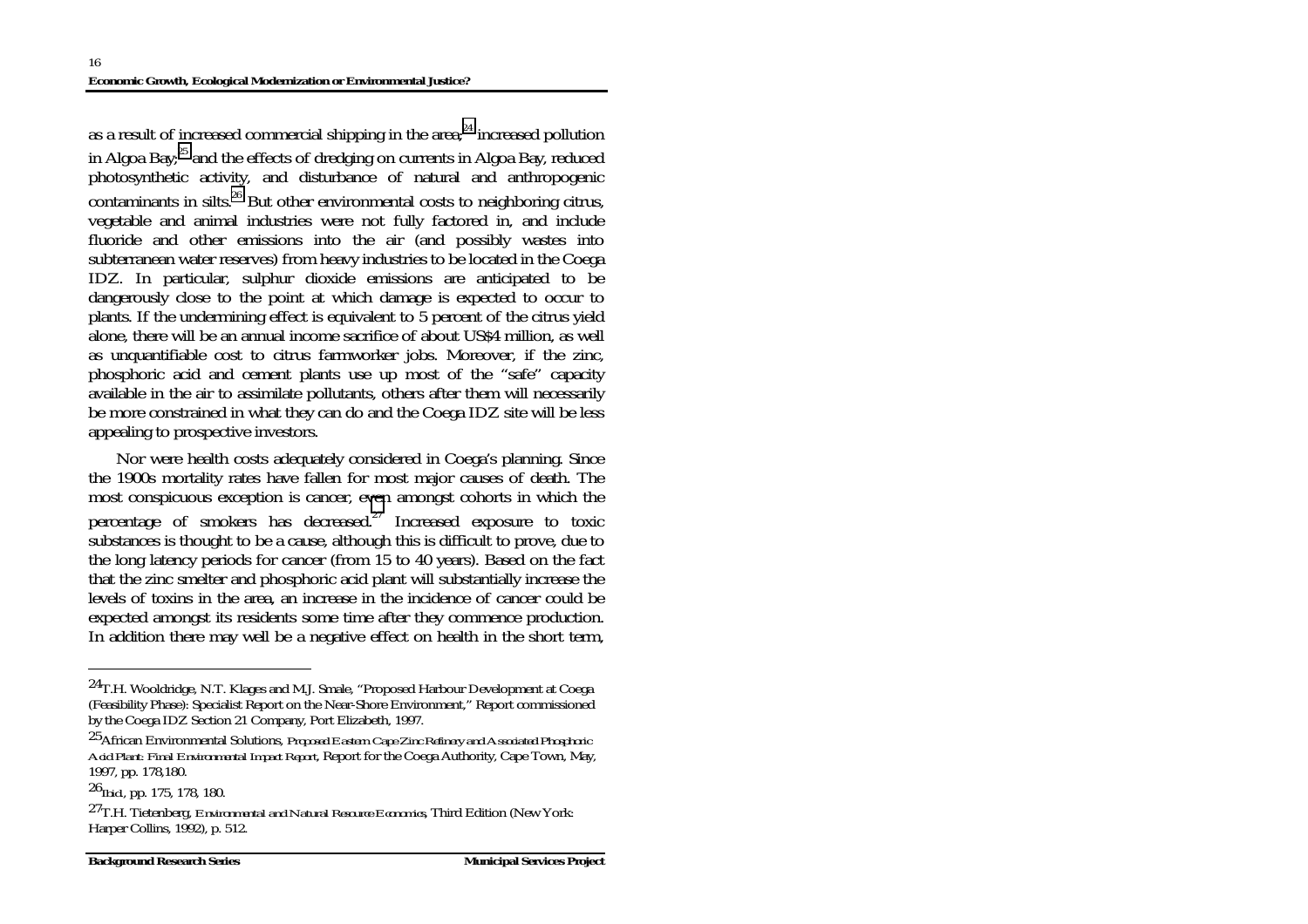from sulphur dioxide and heavy metal emissions.<sup>28</sup> The former is widely acknowledged as a respirator irritant and a bronchoconstrictor, whose effects seem to be particularly acute for asthmatics, which include a disproportionate share of low-income people. The levels of sulphur dioxide that would be emitted by proposed industrial facilities at Coega could lead to a three percent increase in mortality in the vicinity of Port Elizabeth.<sup>29</sup> The heavy metal emission from the proposed facilities at Coega are potential carcinogens, particularly zinc emissions and smaller quantities of arsenic, cadmium, cobalt, mercury, nickel and silver. These emissions not only pose a potential threat through direct transmission to humans, but also through accumulation in plants and soils which is then passed on to humans.<sup>30</sup>

If, therefore, the estimated national income associated with the first phase of Coega is US\$32 million, and if the most optimistic projections add another US\$133 million, the costs associated with Coega's port, zinc smelter and IDZ (roughly US\$18 million) should also be — but have not been in any meaningful "polluter-pays" method — factored in. But there are still other publicly-born costs in the form of Coega's anticipated use of water and electricity which tip the balance toward an alternative development strategy yet further. The proposed zinc smelter and phosphoric acid plant alone are expected to consume 4.9 million cubic meters of fresh water and 968 billion Watt hours per annum.

The opportunity cost of water must be taken into account, because in some parts of the Eastern Cape, including the Algoa Bay, a decision to devote

 $28$ N.F. Tennille and T.P.G. Le Quesne, "Proposed IDZ and Harbour at Coega: The Issues," Unpublished paper circulated by Southern Africa Environment Project, Port Elizabeth, 1997.

<sup>29</sup>K. Katsouyanni, G. Touloumi, C. Spix, J. Schwartz, F. Balducci, S. Medina, G. Rossi, B. Wojtyniak, J. Sunyer, L. Bacharova, J.P. Schouten, A. Ponka, and H.R. Anderson, "Short Term Effects of Ambient Sulphur Dioxide and Particulate Matter on Mortality in 12 European Cities: Results from Time Series Data from the APHEA Project," *British Medical Journal*, 314, 1997, pp. 1658-1663.

<sup>30</sup>Here, contamination occurs through much lower levels, because toxicity levels in plants and soil can accumulate over a period of time. Assuming an estimated 100,000 work days per year are lost due to increased pollutant levels in the environment (valuing each work day at US\$11), and adding the transfers of income required to care for the sick (which could easily triple this cost), the total cost of decreased human health per annum could be on the order of US\$3.5 million.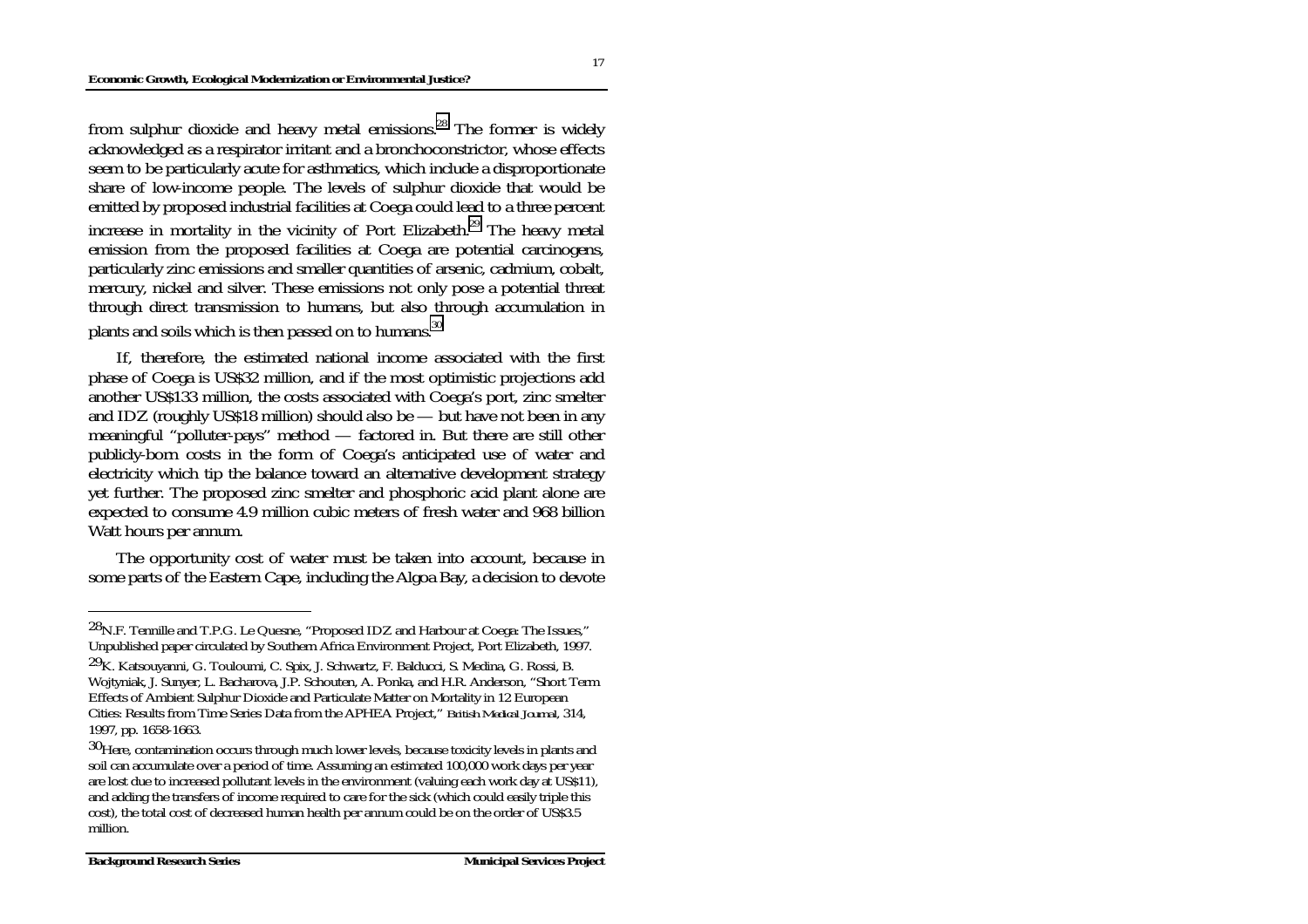water resources to one project may well preclude another, either by eliminating its supply or by making its supply too expensive (if not immediately, at some time in the near future). The water requirement of the proposed zinc and phosphoric acid complex is 13.3 Ml/day, while the current average water demand for all existing industries in Port Elizabeth is just 14.6

 $M/day$ <sup>31</sup> Current readily available bulk water supplies from local rivers are insufficient for Port Elizabeth, especially in times of drought, and so Port Elizabeth supplements its supplies from across the catchment into the Orange River system. That system has also shown signs of stress, and it has been impossible since mid-1993 for Port Elizabeth citrus farmers to acquire increased water rights. Whether the IDZ should be the favored consumer is subject to debate, for far more jobs per one million liters of water are created in agriculture (188 permanent on-site jobs) than in the proposed heavy industry (56 jobs). The cost of water supplied by Port Elizabeth to Coega industries would, at present, be the lowest rate, about US\$0.40 per kiloliter The lack of cross-subsidization to basic users here represents a lost opportunity that can be explained by the social weight enjoyed by large corporations in Port Elizabeth municipal affairs.

As for electricity, the zinc and phosphoric acid plants are anticipated to require four percent of Eskom's available national surplus installed capacity, equivalent to about 25 percent of Port Elizabeth's current demand. Again, the electricity rates proposed (the cheapest Eskom offers) do not provide any other consumers with a cross-subsidy. As discussed above, the various multiplier effects associated with subsidized domestic water and electricity consumption are rarely factored into formal pricing or resource allocation decisions, partly because the implications are so far-reaching for redistribution. Moreover, the primary reason that infrastructure investments do not pay off in terms merely of financial rates of return, is that many people do not have enough income to afford the recurrent (operating and maintenance) charges associated with the service.<sup>32</sup>

<sup>31</sup>S. McGillivray and Port Elizabeth Municipality, "Coega Industrial Development Zone Bulk Water Supply Infrastructure Requirements," Report commissioned by the Coega IDZ Section 21 Company, Port Elizabeth, 1997, p. 32.

<sup>32</sup>Port Elizabeth already cross-subsidizes other activities from its electricity accounts (in 1997, this amounted to US\$12 million in transfers on a budget of \$163 million). But given municipal power relations, instead of promoting cross-subsidization from high-use commercial, industrial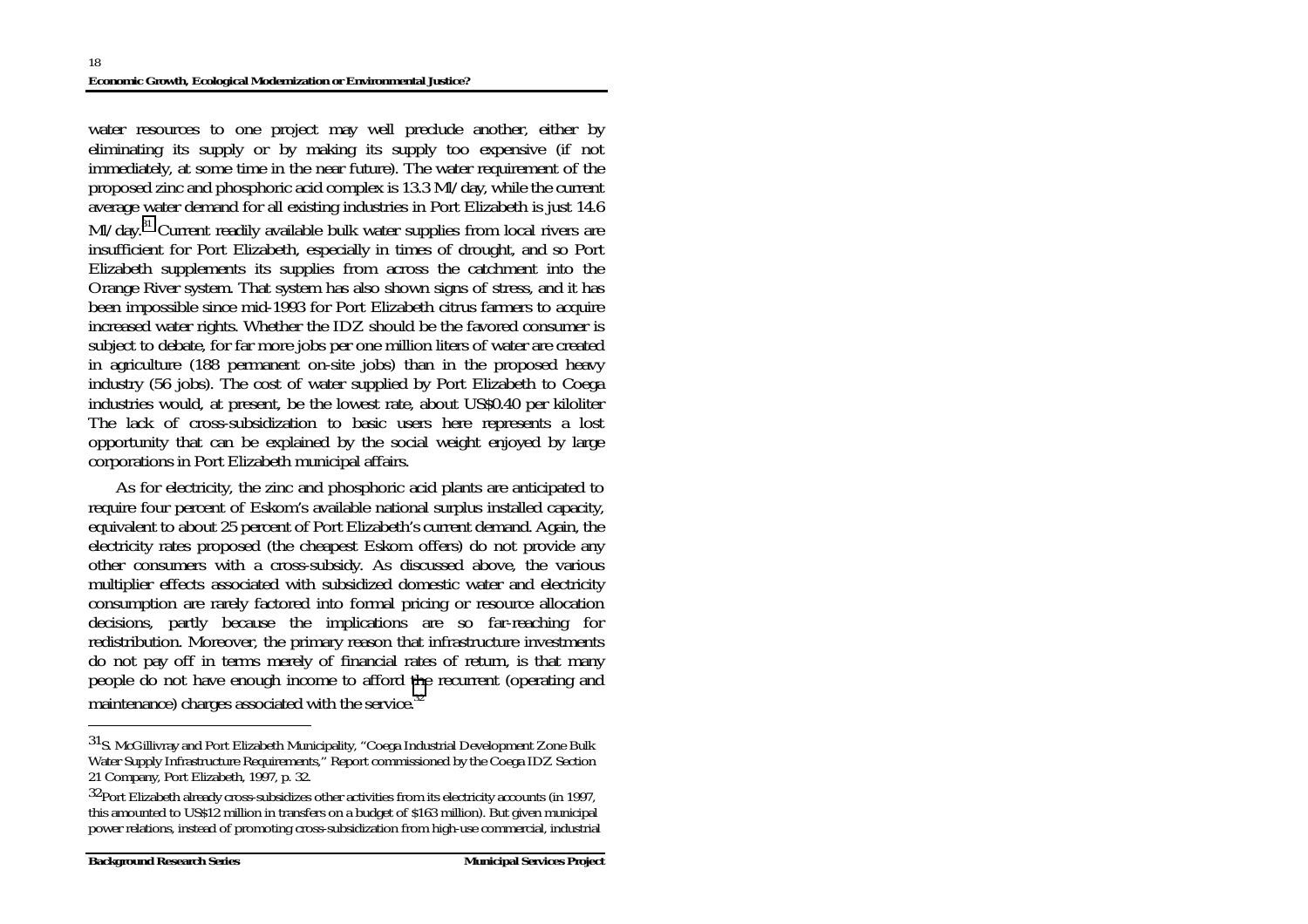As noted above, a universal and free lifeline supply is an alternative approach to meeting the needs of low-income people, for it better targets subsidies to those with low consumption. If 50 liters per day per person lifeline water and 20kWhs per month per person lifeline electricity were provided to all urban households in Port Elizabeth — not through meanstesting (which takes expensive state staff time), but instead on a universal basis consistent with the Constitution — a manageable amount of water (14 million kl) and electricity (184 million kWhs) would be required per annum. Could Port Elizabeth afford this, even without national cross-subsidization? The municipality's foregone revenue from providing the free lifeline services to all households would be approximately US\$6.5 million for water and US\$6 million for electricity. With these costs nearly within the *existing* electricity budget surplus, there remains the issue of which sectors should be carrying the responsibility for the cross-subsidy associated with lifeline supply.

The analysis depends upon the price elasticities of water and electricity, which are not feasible to estimate in cases where quite large increases might occur, and which vary substantially across the range of user groups. But in the case of water, a new seven-tier tariff structure on domestic consumption is expected to generate a surplus of about US\$2.3 million per year beginning in 1999. The tariff could easily be increased to achieve both conservation and revenue goals. In the case of electricity, current plans will allow the zinc smelter and phosphoric acid plant to *avoid* paying the Port Elizabeth municipality for their electricity (estimated to cost US\$3 million per year) which would in turn prevent the municipality using these payments to raise a surplus on electricity sales.

and residential consumers to low-income consumers, a municipal "Indigence Policy" was adopted in 1997 for households with less than US\$80 per month (the level of state pension payouts). The means-tested subsidy applies only to effectively 6kl of water per month, for which, by mid-1998, 19,000 households received full (free) or half subsidy, even though some 55,000 households are estimated to qualify for subsidies. Administrative costs are high, entailing wages of 80 full-time workers who must monitor the policy, and disconnections have risen significantly in the wake of its application (as the Council apparently believes there is increased legitimacy to disconnect those not accommodated for). Not only subsidized water, but unsubsidized electricity accounts are affected by this policy, and during the last three months of 1997 (a representative period), there were 12,698 electricity disconnections (followed by 9,931 reconnections) and 534 water disconnections (with 218 reconnections) (Department of Constitutional Development, "Project Viability Questionnaire #14," Port Elizabeth, 1998, p. 4.)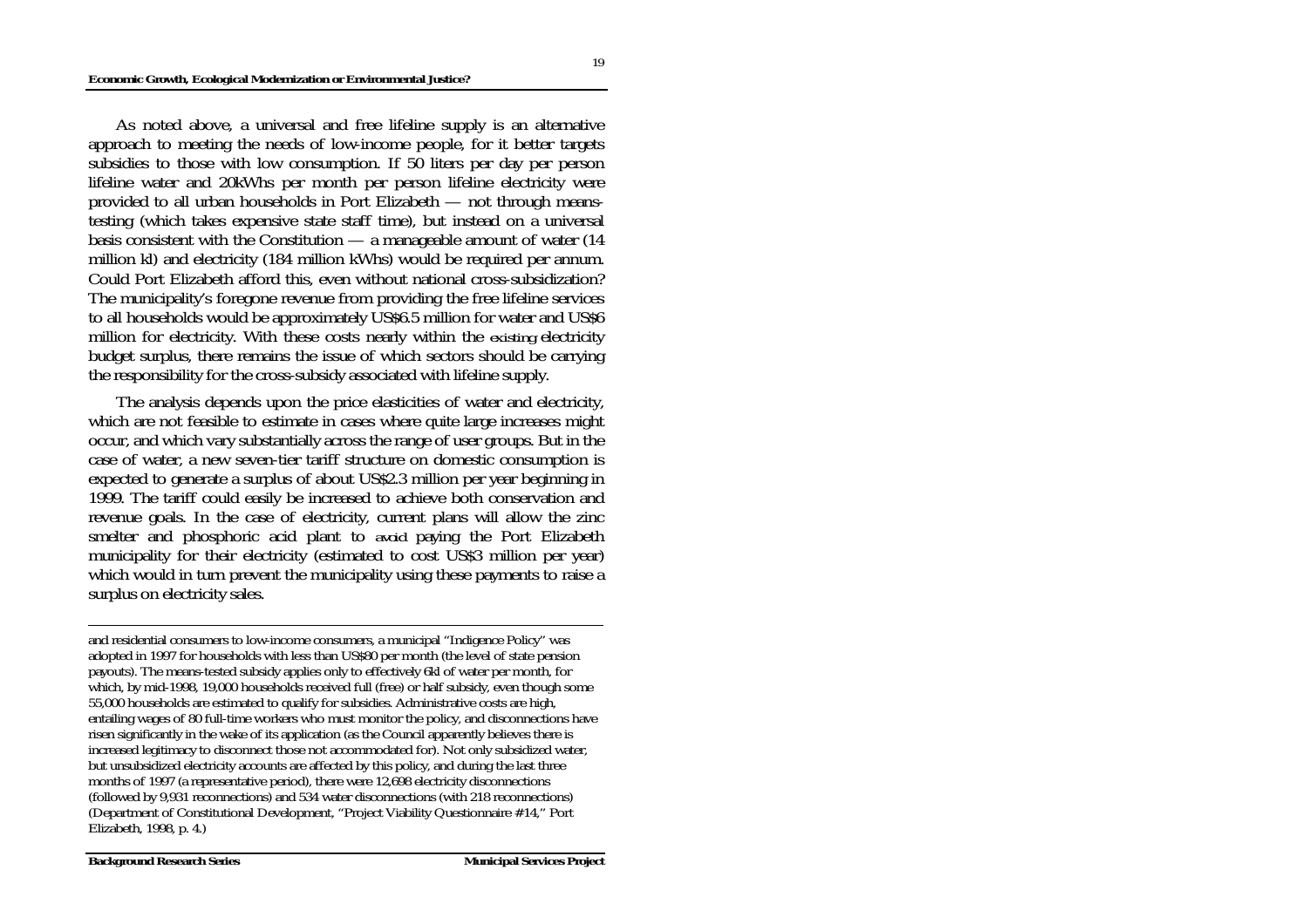In sum, there is far greater scope for cross-subsidization in water and electricity tariff structures in the Port Elizabeth municipal area. By making a huge public capital subsidy available to a project with such high levels of environmental destruction, and to compound this with vast public subsidies in recurrent water and energy services when so many Port Elizabeth residents face detrimental brown domestic ecological conditions, suggests that rather than an ecological modernization approach, the promoters of Coega have based their environmentalism upon extremely narrow, self-interested orthodox economic calculations. This conclusion was confirmed when in 1999, in the wake of falling international zinc prices and the withdrawal of Billiton's South Korean partner due to the East Asian crisis, rumors began to surface that the Port Elizabeth business elite were on the verge of changing strategies: instead of a zinc smelter, a German-headquartered stainless steel plant (South Africa's third) could be built on the Coega site as part of a counter-trade arrangement associated with potential import of German submarines. However, substantial social-justice protest emerged, especially from churches, against the ANC government's proposed \$5 billion in arms spending, and the outcome of Coega — including the divergent discourses in play — would remain in doubt for concrete political and economic reasons, not because any particular argument was scientifically convincing and hence decisive.

A third case study of natural resource utilization — the transfer of water from Lesotho to Johannesburg — amplifies the finding from infrastructure policy and the Coega project that privileged economic actors are still extremely powerful in post-apartheid decisions over distributional and environmental justice.

## **THE LESOTHO HIGHLANDS WATER PROJECT**

Water from the Maluti Mountains of tiny, landlocked Lesotho ordinarily tumbles down to the Orange River in South Africa, across a vast stretch of extremely fertile and then arid South African land, becomes the border with Namibia and makes its way into the Atlantic Ocean. From 1998, the Lesotho Highlands Water Project (LHWP) began diverting to the Johannesburg area what will amount to a billion cubic meters of water annually — in Phases 1A (complete) and 1B (under construction from 1998), which cost US\$4 billion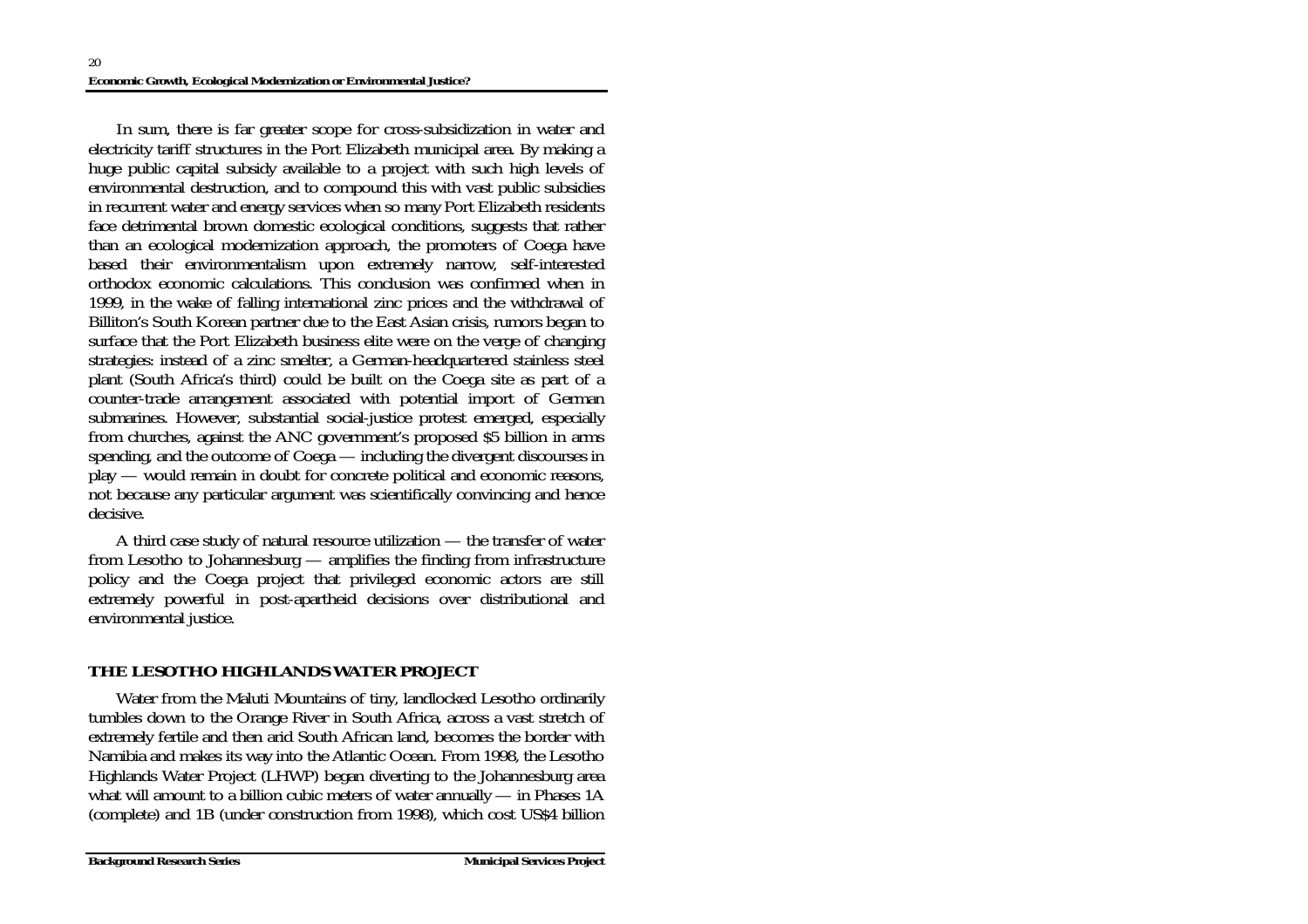— via dams and cross-catchment tunnels.<sup>33</sup> The water travels to the Vaal River and hence into an industrial complex comprising the Vaal Triangle (home of the steel industry), Johannesburg (Africa's largest industrial complex) and Pretoria (South Africa's capital city). In addition to farmers in Gauteng Province who draw freely from the river (and residual water that eventually joins the Orange River), 41 percent of the Vaal River is drawn out by the Rand Water Authority (in 1995) and distributed to middle-and upperincome consumers (36 percent), low-income consumers (25 percent), industry (24 percent), mines (15 percent) and other users (10 percent).

The LHWP was conceptualized during the 1950s colonial era in Lesotho, but it was only in the mid-1980s that the South African apartheid regime and Lesotho military-ruled client-government signed an agreement whose financing and socio-ecological technical work were arranged by the World Bank. This occurred under conditions of anti-apartheid financial sanctions, so had to be done largely surreptitiously, which the World Bank appreciated and lubricated through a special London-based funding mechanism. Indeed, the Bank (and allied northern government aid agencies) had a long role in fostering Lesotho's underdevelopment, partly through continually denying the obvious linkage between systematic poverty and the fact that more than half the country's GDP came from remittances from workers in South African mines a few hundred miles away. Bank and aid agency interventions typically entailed a combination of orthodox market-oriented rural modernization and the strengthening of a repressive state apparatus.<sup>34</sup>

Notwithstanding the importance of the aid industry, Lesotho was and remains subservient to South Africa, reflected in a post-colonial history of regular manipulations of the Maseru government by Pretoria. For example, in September, 1998, in the wake of a rumored coup that seemed to have a substantial popular backing, the SA Defense Force invaded Lesotho

<sup>33</sup>For details, see D. Letsie, and P. Bond, "The Impact of Large-Scale Infrastructure Projects on Basic Needs: The Case of the Lesotho Highlands Water Project," in M. Khosa and Y. Muthien, eds., 1999, *op. cit*.; and P. Bond, "The Political Economy of Dam Building and Water Supply in South Africa: Contesting the Impact of the Lesotho Highlands Water Project on Johannesburg," forthcoming in D. McDonald, ed., *Environmental Justice in South Africa* (London: James Currey Press, 2000).

<sup>34</sup>J. Ferguson, *The Anti-Politics Machine: "Development," Depoliticization and Bureaucratic Power in Lesotho* (Minneapolis: University of Minnesota Press, 1994).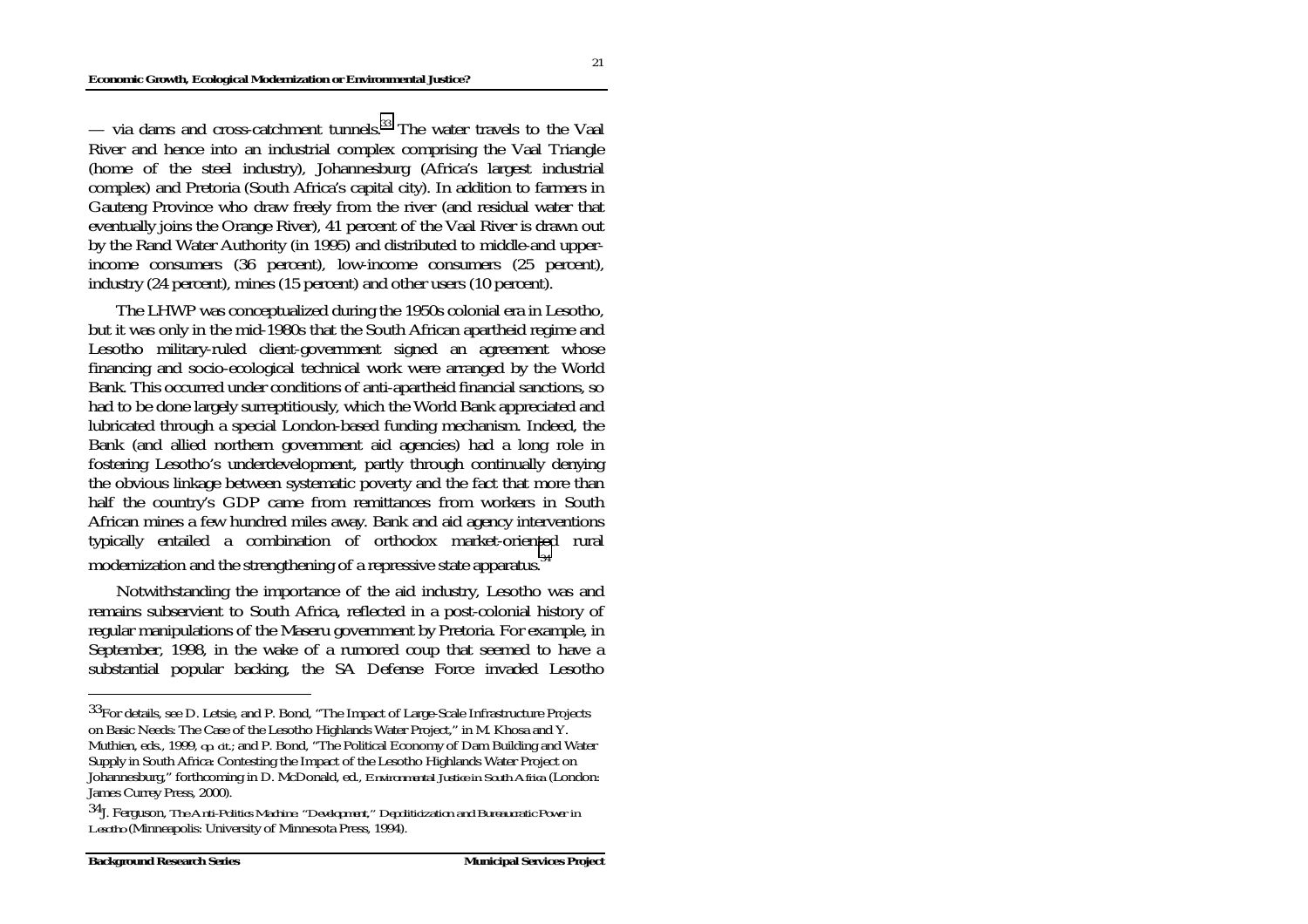(followed by the Botswana Defense Force so as to give the invasion a Southern African Development Community aura). The first site the SA army secured — while Maseru's business district was being burned virtually to the ground by angry rioters — was the Phase 1A Katse Dam (Africa's largestever public works project), which was rumored to be a potential bombing target of the coup plotters. Several dozen Lesotho troops were killed in the process.

In addition to opposition from the ANC (until it assumed power in 1994), the LHWP has been criticized from three different but parallel directions: by Lesotho communities, churches and development NGOs; by international and Johannesburg-based environmentalists; and by Soweto and Alexandra township residents who consume the LHWP water. Each is considered in turn.

The critique from indigenous communities relates not only to the Phase 1A displacement of 2,000 people and loss of common resources (grazing land, topsoil, woodlots) or income through land submersion of at least 20,000 more, and to the flooding of ancestral burial grounds (for which reimbursement and resettlement schemes were considered unsatisfactory to a majority of residents, according to 1997-98 surveys). There was also an increase in social problems consequent to the first dam's construction, including a dramatic increase in AIDS, alcohol abuse, and livestock theft. "These negative impacts," South African Water Minister Kader Asmal insists, "must be weighted against the benefits arising from the project, including access to improved health and educational facilities, water supply to communities, sanitation at schools, and, at villages close to the sites, the construction of community halls, community offices, creches, open markets and road access. One must also weigh in the benefit of employment opportunities for local people, both in the construction phase and in the considerable long-term maintenance tasks."

Under pressure from Lesotho groups and international environmentalists, and concerned about the reputation it gained for displacement-related suffering in large infrastructure projects, the World Bank has maintained a degree of concern about resettlement and compensation, as has Asmal. But by late 1998 many concerns remained, threatening the disbursement of the Bank's Phase 1B loan. Finally, the corrupt character of Lesotho's bureaucratic-bourgeois class-forming process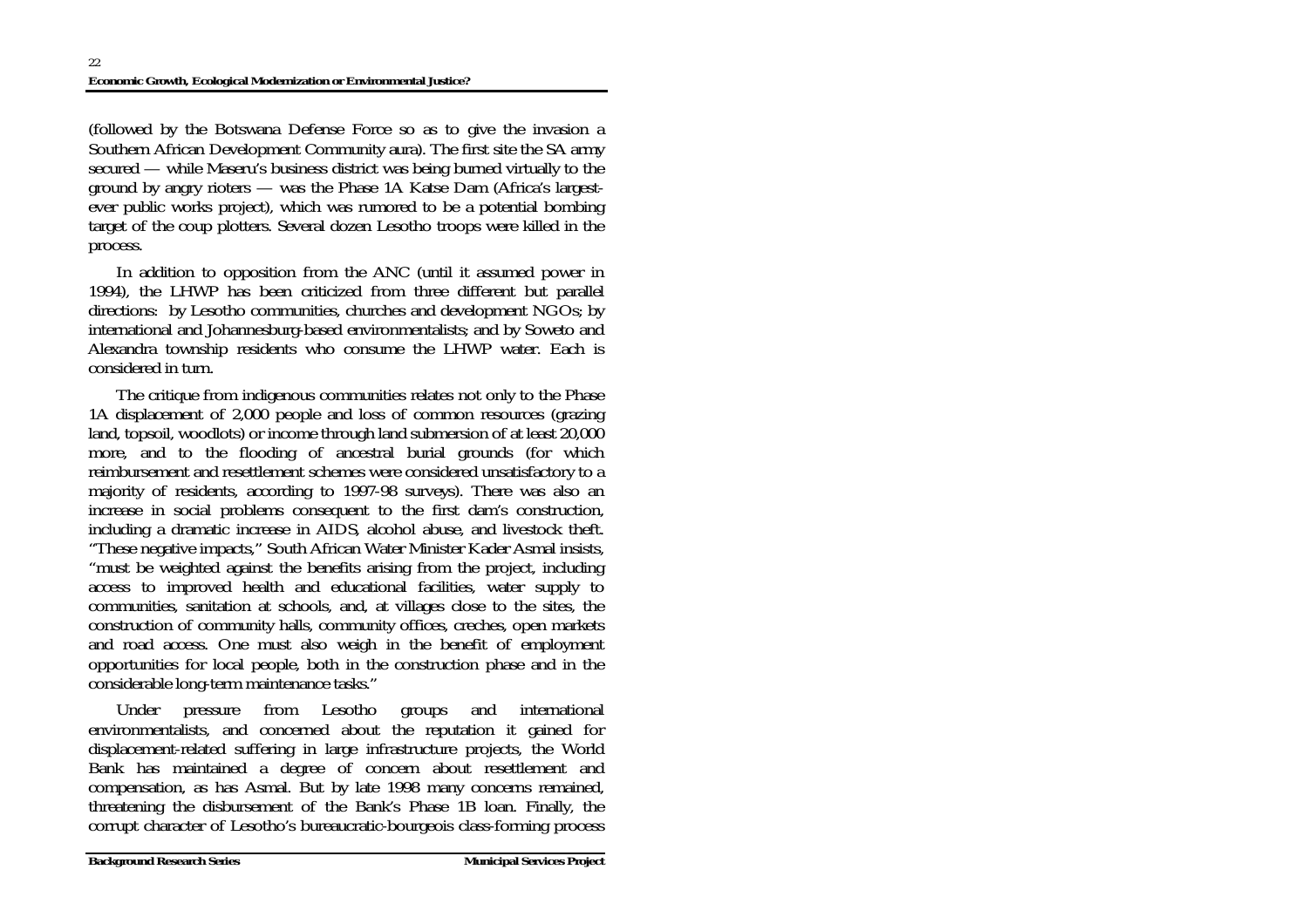was also unveiled in 1999, when to the disgust of local critics and embarrassment (and denial) of the World Bank and South African government, a court case was heard against the Basothu chief executive officer of the LHWP, Masupha Sole. Prosecutors with access to Sole's Swiss bank accounts proved that *over a ten-year period* he successfully induced bribes from some of the largest construction companies in the world, including ABB of Switzerland, Impregilio of Italy, and Dumez of France (which is owned by water-privatizer Lyonnais des Eaux, a regular subject of corruption charges).<sup>35</sup>

The environmentalist critique has been more difficult to resolve. The LHWP exacerbates Lesotho's scarcity of cultivated land (only nine percent can be used for farming), hence pushing peasants onto soil more vulnerable to erosion. The dams also destroy crucial habitats of the Maluti Minnow (an endangered species), bearded vulture and four other species considered "globally threatened."36 Moreover, LHWP planning followed a purely economic logic: early LHWP feasibility studies failed to include an Environmental Impact Assessment; linings for tunnels were inadequate and had to be cemented: reservoir-induced earthquakes were far worse than anticipated; and soil erosion and sedimentation — which typically lowers dam capacity by one percent per year and silts intake areas — were not initially accounted for. According to Snaddon, Wishart and Davies, "This will be the largest Inter-Basin Transfer in southern Africa, and it will result in considerable alterations of the rivers concerned. These systems will remain unstable for a very long time. The overall environmental effects of the LHWP have not adequately been assessed, and assessments of the instream flow requirements of the rivers involved in the scheme have focussed only on the donor systems."37 Indeed downstream, the Department of Water Affairs and Forestry admitted that even in 1996 it could not "yet claim that it has

<sup>35</sup>*Business Day*, August 5, 1999; *Washington Post*, September 13, 1999.

<sup>36</sup>See K. Horter, "The Mountain Kingdom's White Oil: The Lesotho Highlands Water Project," *The Ecologist*, 25, 6, 1995 and "Making the Earth Rumble: The Lesotho-South Africa Water Connection," *Multinational Monitor*, May, 1996.

<sup>37</sup>C.D. Snaddon, *et al*., "Some Implications of Inter-Basin Water Transfers for River Functioning and Water Resources Management in South Africa," in Group for Environmental Monitoring, ed., *Record of Proceedings: Lesotho Highlands Water Workshop*, Johannesburg, August 29-30, 1996.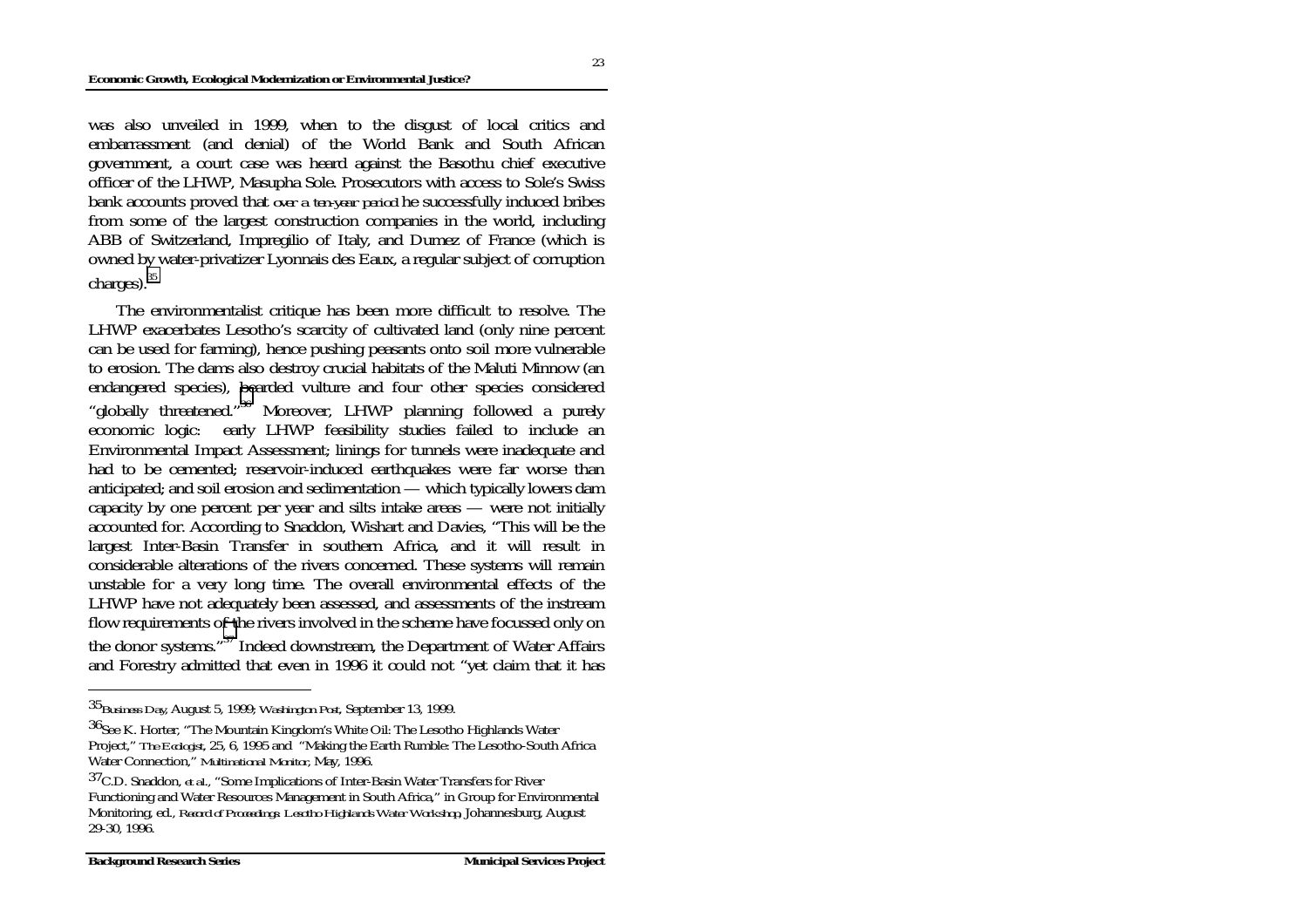conclusively determined the present and future irrigation water requirements in the study area."38 Lesotho's own access to water is also now a matter of concern, with all experts and commentators now certain that there is insufficient water in the country to share with South Africa beyond (the stillplanned) LHWP Phase 2, and within 10 to 30 years Lesotho would itself likely face a condition of water scarcity.<sup>39</sup>

The consumer critique emanated, particularly in 1998, from Soweto and Alexandra residents who forcefully contradicted President Nelson Mandela's developmental justification (in a 1995 letter to World Bank President James Wolfensohn): "We in South Africa need the water from the LHWP to meet the increase in our demand, and, in particular, to meet the needs of previously neglected communities."<sup>40</sup> Instead, insisted community groups ("civic associations") from the impoverished Johannesburg townships, the LHWP makes water provision to low-income black people more, not less, difficult. In 1995, approximately 1.5 million residents of Gauteng Province did not have direct access to water, and to supply them with 50 liters per person per day would have required only 22 million cubic meters of additional supply annually, representing a small fraction of the water that middle- and upperincome consumers used to water gardens and fill swimming pools.<sup>41</sup> The key issue was that a vast proportion of incoming water (probably more than half in most townships) leaked out of apartheid-era infrastructure, which black households were expected to pay for. The possibilities for conservation were estimated by some credible officials at 40 percent. But the LHWP water distribution structure meant that the main catchment-area intermediary, which should have been in a position to fix leaks and promote conservation through "demand side management," had the reverse incentive, namely to charge municipalities for high-level consumption in order to make payments

<sup>38</sup>Department of Water Affairs and Forestry, *The Orange River Project Replanning Study*, Pretoria, 1996, p. 4.

<sup>39</sup>G. Addison, "Dam It, Let's Pour Concrete," *Saturday Star*, November 3, 1998.

<sup>40</sup>K. Asmal, "Speech to GEM Workshop on Lesotho Highlands Water Project," in Group for Environmental Monitoring, ed., 1996, *op. cit.,* p. 2.

<sup>41</sup>R. Archer, *Trust in Construction? The Lesotho Highlands Water Project* (London: Christian Aid and Maseru, Christian Council of Lesotho, 1996), pp. 58-59.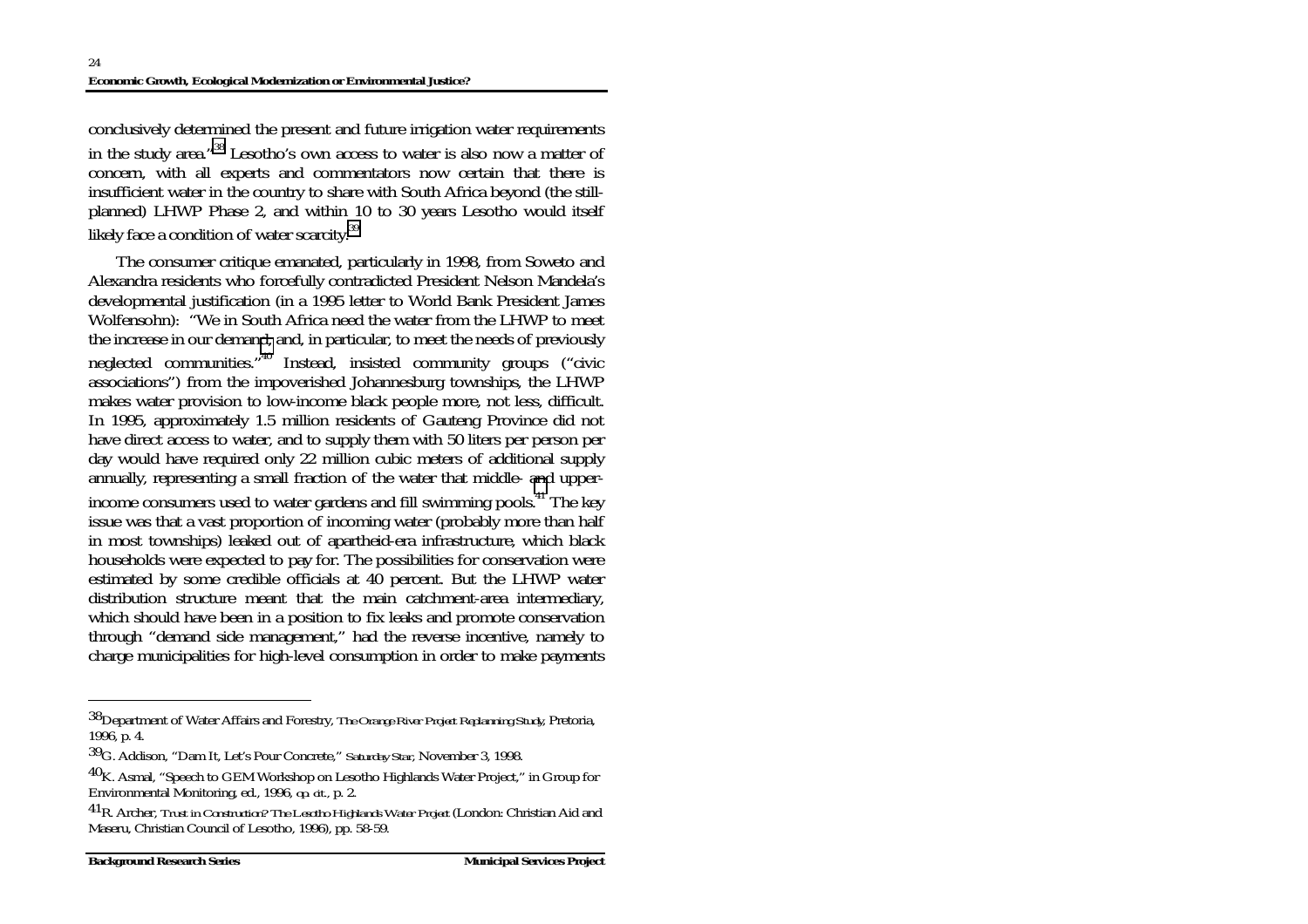#### **Economic Growth, Ecological Modernization or Environmental Justice?**

on LHWP interest charges. Hence given limited municipal resources, the expectation was that the leaks would not be fixed.

As a result, for consumers to pay for the LHWP would mean raising the real marginal price of water dramatically (the World Bank suggests by a factor of five once Phase 1B is complete, to accurately reflect cost increases). Moreover, while bulk water charges to municipalities rose by 35 percent between 1995 and 1998 in large part due to the LHWP, the levy for the first (lowest) block of the Johannesburg block tariff increased by 55 percent,  $42$ indicating that relatively speaking, first-block consumers paid a higher proportion of the increase than did consumers who used more water. Could tariffs be adjusted to make high-use consumers pay a higher share? In principle yes, but recall that opposition to block tariffs stemmed partly from the (World Bank) logic that privatization "would be harder to establish" if fully profitable cost-price relations were not permitted. With municipal bankruptcies at record levels during the late 1990s (fully half of South Africa's 878 towns were anticipated to require merger into larger districts, including several of Gauteng's smaller cities), such privatization pressure was becoming overwhelming.

So, too, was pressure intensifying to cut off non-paying consumers, both from central government and the World Bank. In October, 1995, World Bank water expert Roome suggested that a "credible threat" was needed to discipline residents who continued the municipal payments boycotts begun during the 1980s, and indeed within 18 months it materialized.<sup>43</sup> From January to December, 1997 there was more than a ten-fold increase in water cut-offs in Gauteng, and a decline from 50 percent to 20 percent in the proportion of those who were cut off that then reconnected. The rate of water cuts intensified further in 1998, with entire townships disconnected in some cases, including individual households who had paid their bills. The LHWP-related water price increases were to some extent responsible, although a challenge by three Alexandra residents to further World Bank loans for Phase 1B until better conservation and distributional-equity

<sup>42</sup>World Bank Inspection Panel, "Lesotho/South Africa: Phase 1B of Lesotho Highlands Water Project: Panel Report and Recommendation," Washington, DC, August 19, 1998, p. 81.

<sup>43</sup>Roome, "Water Pricing and Management," 1995, *op. cit.,* p. 51.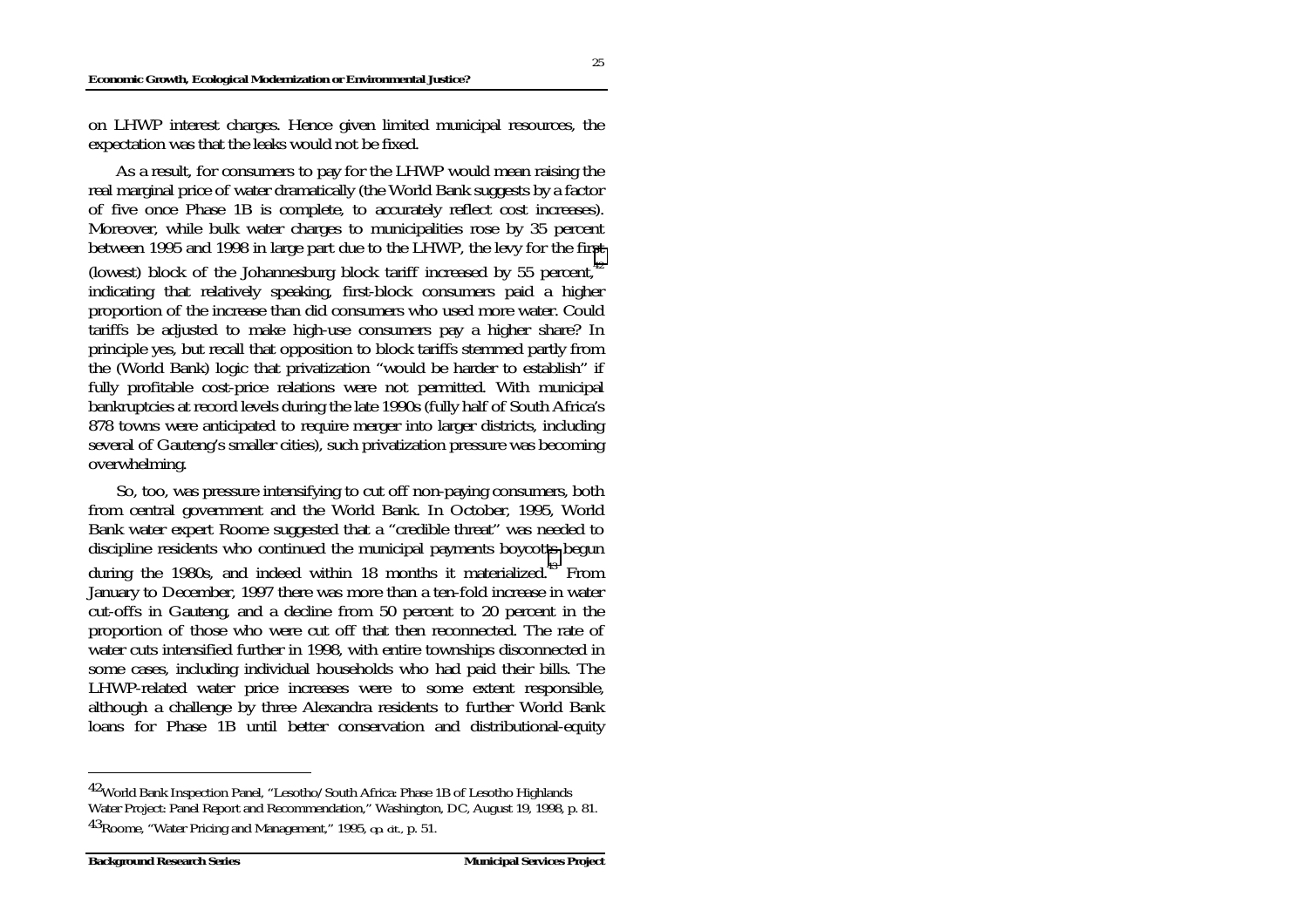measures were applied — heard by the World Bank Inspection Panel in mid-1998 — was rejected on grounds of a "very tenuous" link.<sup>44</sup>

The three critiques have not been ignored, and indeed the World Bank and Asmal defended the LHWP in part using an ecological modernization discourse backed by extensive studies and the threat of drought. Roome, for example, took pains to rebut the "possible controversial aspects" associated with the social, ecological and consumer critiques, particularly given that "some International NGOs (e.g., Environmental Defense Fund, International Rivers Network) may not support the Bank's decision to proceed with the funding of Phase 1B at this time — partly related to the issues set out below (basically judgment calls on whether progress in Phase 1A has been satisfactory and whether the economics of delays to Phase 1B are acceptable), but partly on principle as part of the larger 'big dams' debate."45 The LHWP, Roome continued, "provides an opportunity to advance the debate that not all big dams are necessarily bad....The argument against large dams contends that they: are not economically viable; are not socially acceptable; are environmentally disastrous; can be a major cause of impoverishment, and can result in unacceptably high international debt." Roome insisted that "the economics show that this is lowest cost supply, has a good Economic Rate of Return and demand management is being put in place; socially the numbers involved are low, there has been 'good planning' but implementation key; environmentally the impact is limited and has been well managed; povertywise the project supports poverty reduction activities and does not squeeze out other activities; and fiscally SA bears the debt, not Lesotho and users pay — not tax payers."46

The LHWP principle of "users-pay" (i.e., full cost-recovery) is the giveaway indication that, as in infrastructure provision more generally, orthodox economic logic is overriding considerations of sustainable ecology (at the dam site, downstream in the Orange River, and in terms of waste by

<sup>44</sup>World Bank Inspection Panel, "Panel Report and Recommendation," 1998, *op. cit.,* p. 80. 45World Bank, "Lesotho: Lesotho Highlands Water Project — Phase 1B: Project Appraisal Document," (17727-LSO), R98-106(PAD), Water and Urban 1, Africa Region, Washington, DC, April 30, 1998, p. 18.

<sup>46</sup>*Ibid.*, p. 1.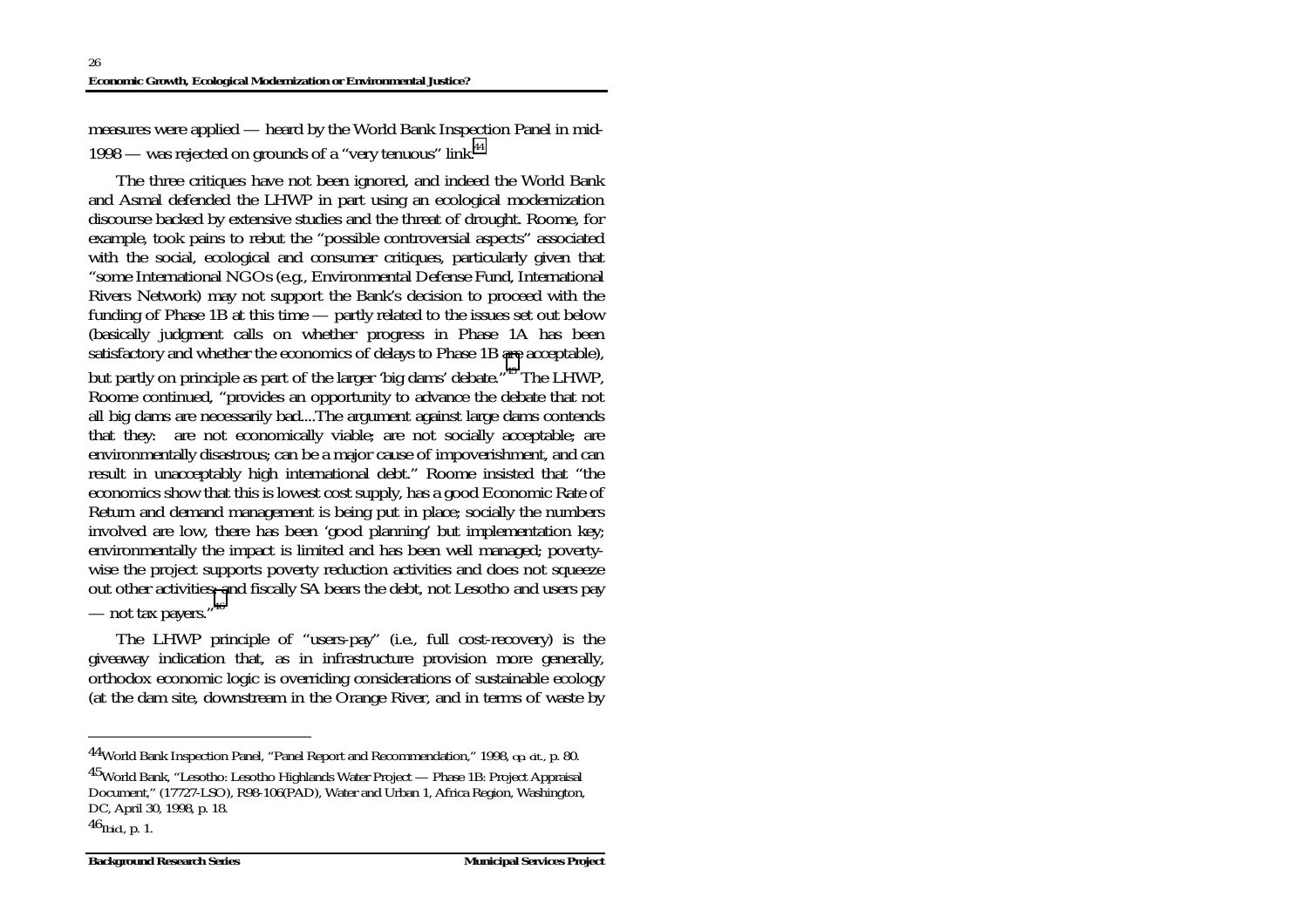affluent Gauteng consumers, industry and farmers) and environmental justice (with respect to low-income Gauteng residents' access to water and sanitation). Ironically, the World Bank's 1994 *World Development Report* on infrastructure had set out an ecological modernization argument that linked these discourses: "[The] block tariff links price to volume, and it is more efficient at reaching the poor than a general subsidy because it limits subsidized consumption. Increasing-block tariffs also encourage water conservation and efficient use by increasing charges at higher use.<sup> $n47$ </sup> This argument was rejected, ultimately, it appears, because Bank staff (Roome and the UIIF authors) convinced even a minister wedded to eco-social justice rhetoric (Asmal) that the merits of attracting private investors into the water sector were so great, and the fiscally-shrinking state was so incapable of its own infrastructural investment, as to warrant the full-fledged commodification and pricing of water in a manner conducive to capital accumulation.

### **CONCLUSION: TOWARDS A PROGRESSIVE STRATEGY**

Thus the three arguments relating to political-economic-ecology have found sites of fruitful conflict, have occasionally intertwined, and have begun to settle into predictable discursive patterns. This is dangerous, however, mirroring the all-too-predictable back-and-forth political swings around variants of mild-mannered Keynesian stimulations in macroeconomic policy (in a South African context which includes the highest real interest rates in the country's history, excessive financial liberalization and capital flight, deindustrialization and dramatic unemployment). Throughout South Africa's recent history, epic battles were waged between contending forces, in which two substantial armies — the "Democratic Movement" (a combination of proxy for the ANC and independent left civil society groups) on the one hand, and the apartheid state (and its business and conservative civil society supporters), on the other — ultimately gridlocked the political terrain, such that the outcome cannot be described as particularly pleasing to anyone.

In the environmental arena, it may well be that the only strategic way forward for progressive forces, given the growing hegemony of orthodox

<sup>47</sup>World Bank, *World Development Report, 1994*, *op. cit.,* p. 81.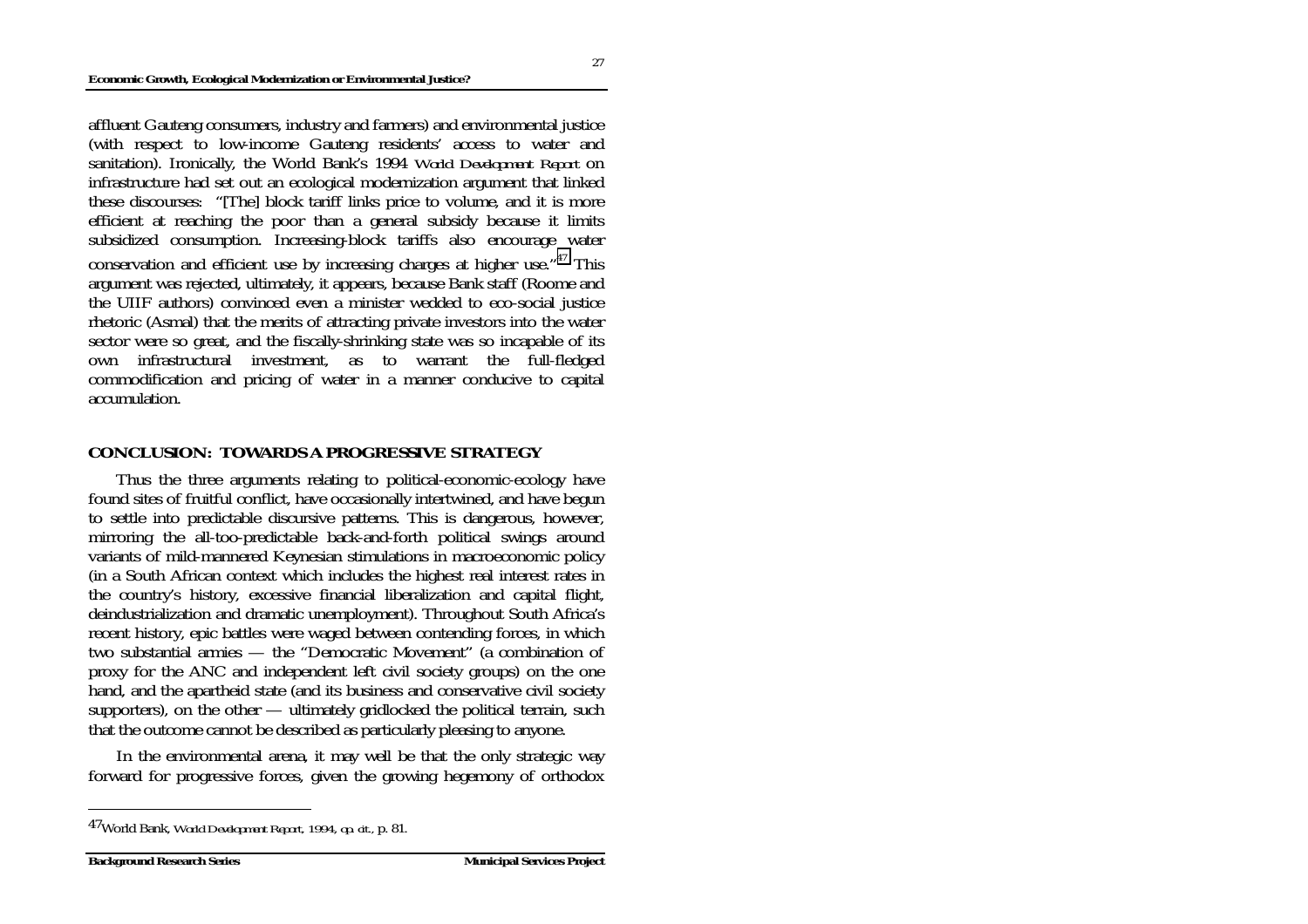economic prescription and the lack of potential to change the state's orientation away from lubricating capital accumulation at any cost, is to build tougher, more durable alliances between community, labor and environmental activists. These will occur, increasingly, on terrain of existing conflicts, such as the urban conflagrations over access to municipal services. There, not only is a potentially new generation of militant community organizations reconstituting itself (in 1997, a Gauteng province "Association of Residents and Civic Organizations" was established from the Alexandra, Soweto, Tembisa and other core civics), but so, too, are municipal workers increasingly aware of the danger that alongside ecologically-destructive infrastructure investments, will come "public-private partnerships" (a euphemism for privatization) which threaten their jobs.

As for ecological activism, however, there remains a great deal of conscientization required before the (traditionally white, middle-class) leadership of activist groups take the "brown agenda" (urban low-income people's immediate ecological needs) on board and thereby confront the limits of ecological modernization discourses, and indeed the structural conditions that lie behind South Africa's environmental crises. Even the Environmental Justice Networking Forum — an impressive, extremely active network with substantial township and rural organizational membership has tended to neglect structural forms of urban environmental degradation, preferring to label as environmentally racist merely the most obvious practices of differential pollution. Causes rooted in capitalist economics, and the impacts of broader, interrelated policies (such as the infrastructure investment issues discussed above), are difficult to raise, much less address, within the constraints of coalition politics.

Thus the need for semi-peripheral South African capitalism to retain as just one of its post-apartheid privileges — a particularly cheap labor force, has generally gone unquestioned. The cheapness of that labor force will, as ever, be largely a function of reducing the costs of reproducing labor power (thanks to the lower post-apartheid levels of recurrent municipal service payments, for those low-income workers without sewage and electricity connections). Prospects for challenging the low service levels — and their attendant environmental problems — are dim, given the ANC government's adoption of a World Bank-designed infrastructure investment policy framework; its promotion of export-led, electricity-guzzling zinc instead of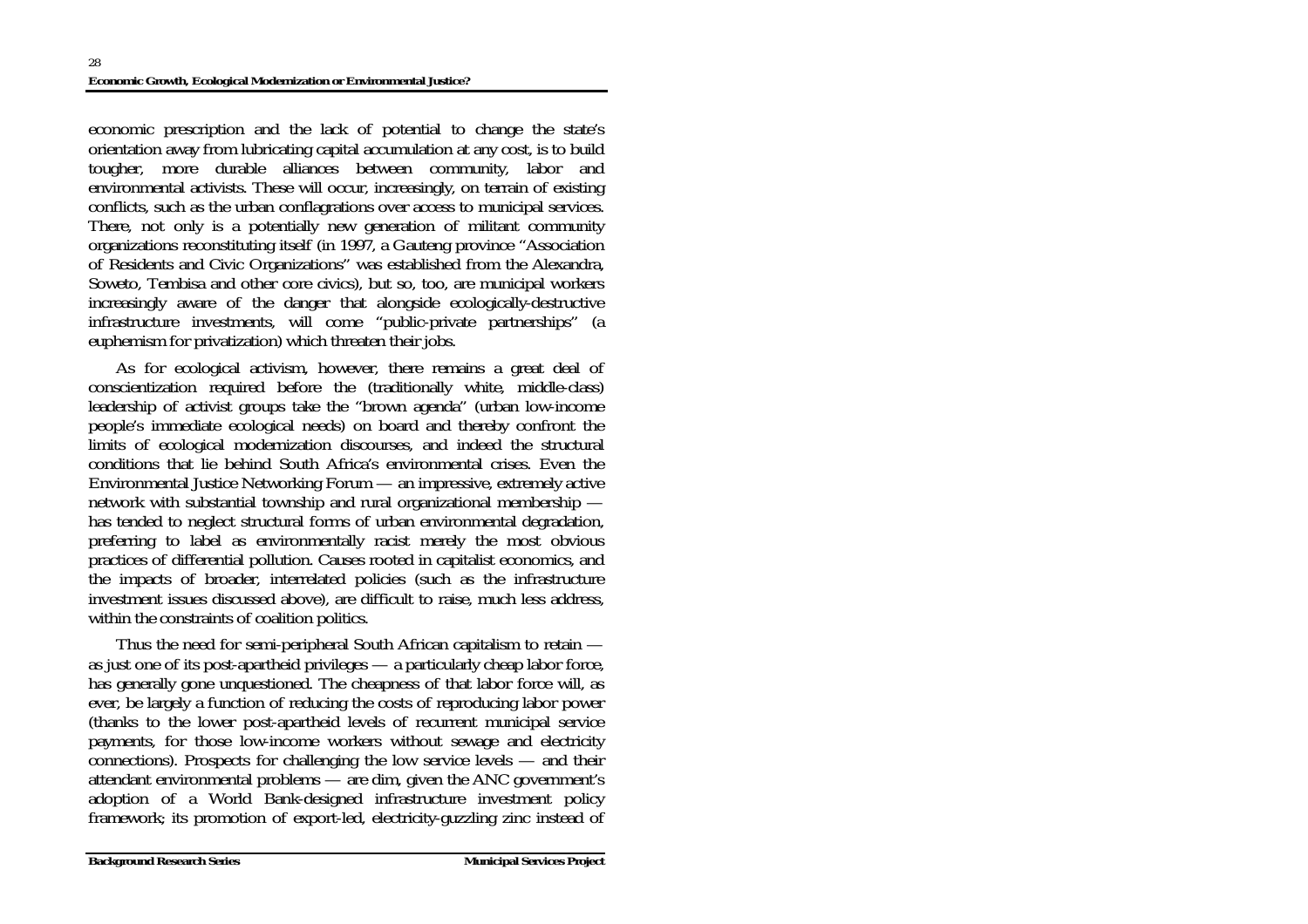retail energy; and its supply of Lesotho water to Johannesburg-area firms and mining houses at a disproportionate cost to the urban poor. And yet, notwithstanding how stark these contradictions are, and how many riots urban residents have already engaged in around infrastructure, and how well the municipal workers union has joined the struggle to treat infrastructure and services as public not private goods, the strategy has not yet begun to pay off. Routes out of urban environmental injustice are arduous, just as attempts to invoke ecological modernization themes — the internalization of externalities in infrastructure policy-making; cost-benefit analysis in the siting of industrial developments like the Coega zinc smelter; or demand-side management instead of an increased supply of Lesotho water — have not yet proven sufficiently convincing to overcome the orthodox economic insistence on GDP growth.

Yet the challenge for serious environmentalists, David Harvey insists, remains to continue seeking opportunities for alliances — of "militant particularist" groups (to borrow Raymond Williams' expression), whether Lesotho communities, South African municipal workers, Alexandra township residents or traditional green activists — around these ecological issues, so as to one day address

> the material and institutional issues of how to organize production and distribution in general, how to confront the realities of global power politics and how to displace the hegemonic powers of capitalism not simply with dispersed, autonomous, localized, and essentially communitarian solutions (apologists for which can be found on both right and left ends of the political spectrum), but with a rather more complex politics that recognizes how environmental and social justice must be sought by a rational ordering of activities at different scales. The reinsertion of "rational ordering" indicates that such a movement will have no option, as it broadens out from its militant particularist base, but to reclaim for itself a noncoopted and nonperverted version of the theses of ecological modernization. On the one hand that means subsuming the highly geographically differentiated desire for cultural autonomy and dispersion, for the proliferation of tradition and difference within a more global politics, but on the other hand making the quest for environmental and social justice central rather than peripheral concerns. For that to happen, the environmental justice